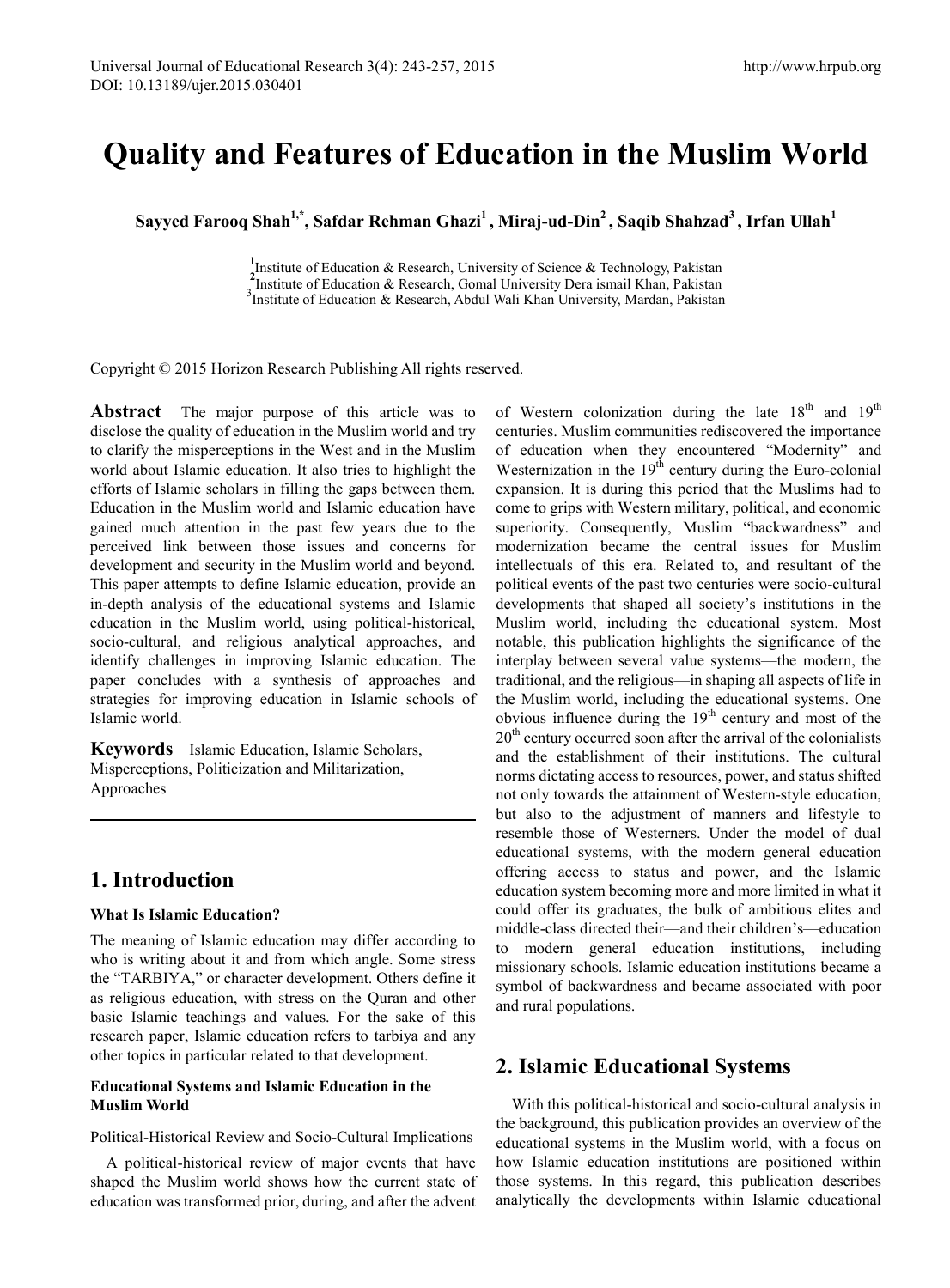systems in five countries (Egypt, Indonesia, Nigeria, Pakistan, and Turkey), and the links of those systems to the wider educational systems. Naturally, as a result of the massive changes that occurred in the Muslim world over the past 200 years, the shape and design of Islamic education varies from one country to the other. However, after reviewing the Islamic education system in various countries, it becomes clear that educational institutions in the Muslim world offer varying mixes of Islamic and general education. On one end of the spectrum, in some countries there are institutions that offer exclusively Islamic education. These are usually informal, community-based institutions intended to teach children basic Islamic information and Quranic memorization, in addition to basic Arabic and arithmetic. This is followed by another type of institution that also offers a strong emphasis on Islamic education combined with minimal general education. A third type combines a stronger general education curriculum and usually follows government regulations. A new emerging model combines high quality general education with a strong emphasis on Islamic education. This new trend of schools is usually private with expensive fees and appeals mainly to the growing modern/religious middle and upper classes. The most prevalent type of institution in the entire Muslim world offers mainly a general education curriculum with minimal superficial instructions in religion. These are usually public schools and private schools that follow the general education curriculum strictly. Near the end of the spectrum are schools that offer only general education. Those are rare in the Muslim world, as most of these countries insist on some type of religious education.

# **3. Components of Islamic Education Curriculum**

Based on this review of the content of Islamic education, the following topics are usually taught in educational institutions that focus primarily on Islamic education. Such curricula may exist in exclusively Islamic education institutions, or in institutions that offer a strong dose of Islamic education combined with a general education curriculum:

- **Quranic Interpretation (Tafsir):** This subject includes reviews of the classic interpretations of the Quran according to several early scholars such as Ibn Kathir, El- Tabari, and Ibn Taymiyya. In some institutions, the interpretations provided by contemporary scholars such as Sayed Qutb and Mawdudi may also be included.
- **Prophet's Sayings and Practices (Hadith):** This subject addresses the processes used to ensure the authenticity of stories and statements related to the Prophet Mohammed, and review of the collections compiled by earlier scholars such as Bukhari and Muslim.

 **Islamic Jurisprudence (Fiqh):** This subject includes the methodologies used by various scholars, especially those representing the major four schools of jurisprudence in Sunni

Islam (Shaf'i, Hanafi, Malki, and Hanbali), and their rulings on a variety of subjects, usually cataloged under categories such as prayer, marriage, divorce, charity, and jihad.

Islamic Basic Beliefs ('Aqaid): This subject focuses on the fundamental Islamic beliefs such as unity of God, existence of angels and Satan, Day of Judgment, heaven, and hell.

 **Arabic Language:** As Arabic is the language of the Quran; almost all educational institutions that focus on Islamic education provide education in the Arabic language.

Proficiency in Arabic is usually regarded highly in such institutions.

- **Islamic Rituals:** This subject deals with how Muslims should perform their rituals such as prayer, fasting, and pilgrimage to Mecca. Fiqh books include elaborate volumes on those subjects.
- **Islamic History:** This subject focuses primarily on Islamic history from the time of Prophet Mohammed to the present.
- **Islamic Manners and Values:**

This subject includes focused education especially for children on proper Islamic manners as preached and practiced in the formative era of Islam; an era regarded by most Islamic scholars as a golden age from which many positive lessons and models may be drawn. In educational institutions that offer primarily a general education curriculum, the subject of religion usually includes elements of Islamic manners and values.

# **4. General Challenges Facing Islamic Education**

Despite the current socio-political tensions between the Islamic and Western worlds, there is a largely unquestioned allegiance on the part of many Muslims to the normative modes of thought and action associated with Western modernity. Since the days of gaining limited independence from direct colonialism after World War II, most discussions on education in the Muslim world have been concerned with seeking empowerment in the modernist world system. However, there is a general lack of awareness that modernity and its knowledge system is situated in Western culture and society. Along with the more obvious curricular and methodological issues relating to modern Western education, significant political implications emerge when one considers Western education as an interconnected series of norms and allegiances. To the extent that Islamic education draws upon modern Western models, it is subject to this normative system. But while Western education works to create allegiance to the norms of modernity, Islam has established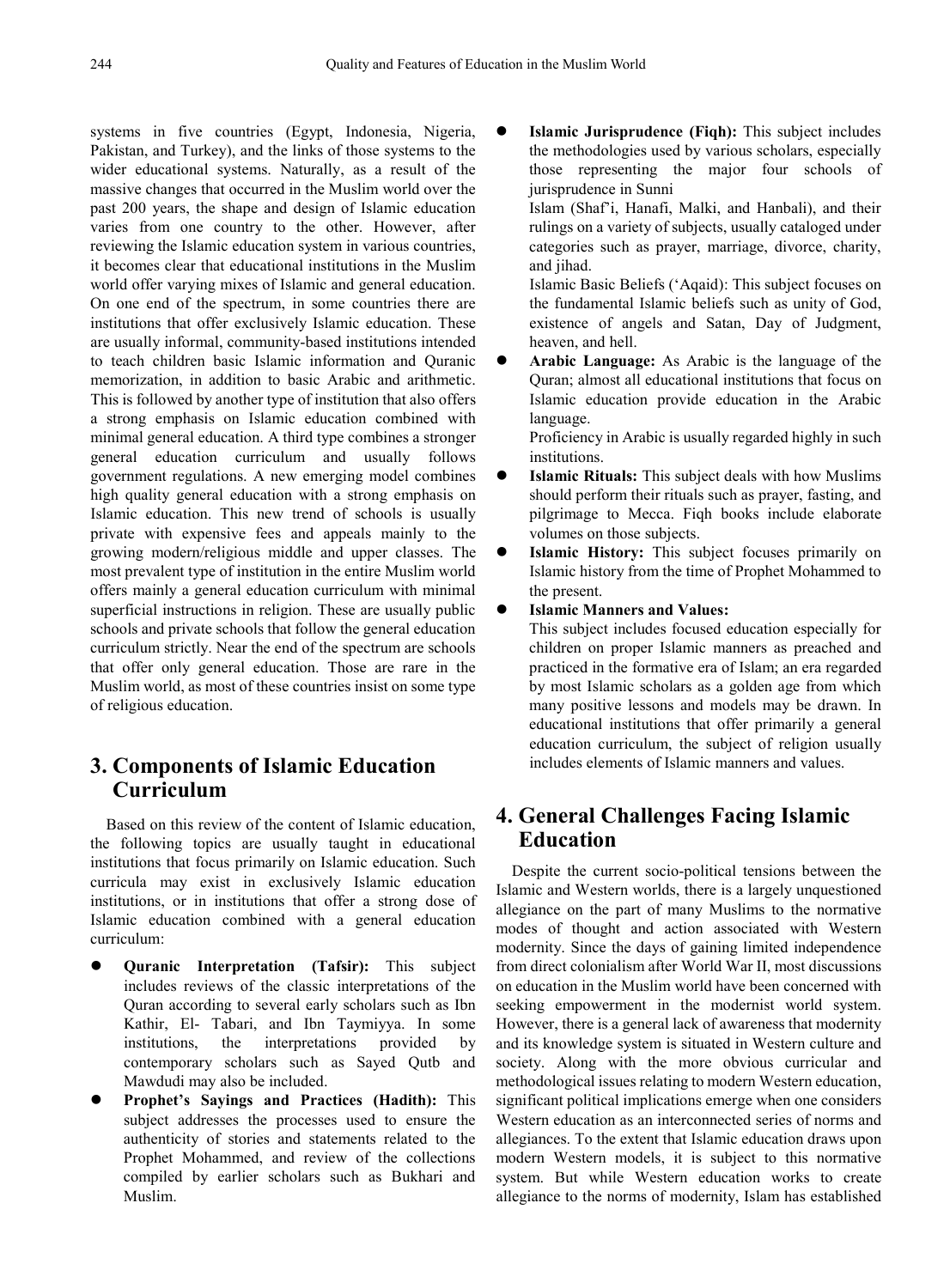its own system of norms and allegiances, and allegiance to the norms of Islamic thought and action provides the basis for a workable social, political, and economic system.

- A Test of Faith
- Avoiding Conflicts of Interest
- Classifying and Prioritizing Knowledge
- Separating Knowledge and Wealth
- Building Upon Islamic Knowledge

#### **A Test of Faith**

According to the Islamic understanding of the evolution of religions, Prophet Muhammad (peace and blessings be upon him) reestablished original monotheism, the primordial religion of humanity, after it had been repeatedly corrupted by worldly desires and human forgetfulness. The Qur'an challenges those who still cling to these corrupted vestiges of the primordial religion and who dispute the veracity of the renewed pristine message:

[This is the truth from your Lord, so be not of the disputers. But whoever disputes with you in this matter after what has come to you of knowledge, then say, "Come let us call our sons and your sons and our women and your women and our near people and your near people, then let us be earnest in prayer, and pray for the curse of Allah on the liars."] (Aal `Imran 3:61)

To generations of commentators, this was a test of faith after all rational arguments had been exhausted. But the disputers retreated from this clear challenge, kept and developed their own value system, and, to make a very long story short, the resulting Western system is on the verge of ruling the world today, and it is demanding from Muslims, and other peoples worldwide, allegiance to its system of norms, which by Islamic standards are corrupted.

#### **Avoiding Conflicts of Interest**

Acting within the Islamic system of norms and allegiances can create conflicts of interest for those whose allegiances are intertwined with the currently dominant Western modernist system. For Muslims, knowledge and guidance derive ultimately from a divine source, not from worldly desires or corrupted texts. To know Islam is to express allegiance to its set of norms, but this allegiance can create a dilemma when those norms become deviant vis-à-vis a corrupted yet dominant set of norms. And this is not just a theoretical presumption because the dominating Western normative system threatens to subvert or destroy what it sees as deviant sets of norms in order to maintain supremacy for its own corrupted set of norms. In the Western system, which is based on falsehood and corruption as understood by the Islamic tradition, allegiance to a divine set of norms may come only at great sacrifice, certainly in terms of life and livelihood, but also in terms of faith and practice of one's religion to the fullest extent of its ascribed potential.

Education is an important site for exploring the interplay between conflicting sets of norms and allegiances. This is especially evident if one views education as a process of becoming, rather than as a body of knowledge with

certificates and degrees or as a preparation for a profession or livelihood. When a person seeks an education, that person is in a sense making a commitment to become someone different than when he or she started. Depending upon how much the educational system differs from one's own system in terms of its norms, this process of becoming can be quite profound. Entering into such an arrangement means that the person who exits the other end will be quite a different person, with various degrees of allegiance to the particular set of norms adhered to and promoted by the system from which they sought their education.

Education is also a two way process. On the surface, a student seeks and obtains some knowledge, training, and certification from a particular educational institution, and a student also contributes to an institutional system in obvious ways, such as through paying tuition and making donations as an alumnus or alumna. But, more subtly, students validate an institution by seeking its form of education over the forms offered by other institutions. Students may also contribute by way of securing awards, patents, or grants for their alma mater, thus bringing heightened prestige for the institution and further validating its normative system. The same can be said of distributing one's works through various Western university-sponsored academic journals and book publishers, or accepting international prizes and awards; they all serve to validate the system from which they emanate. This is important in cross-cultural situations, where students from one cultural background can contribute to the intellectual validity and prestige of educational institutions in the dominant cultural framework, and at the same time marginalize those of their own cultural background.

Education, therefore, takes place within a complex system of intersecting norms and allegiances. First, there is the education of the self. To be a Muslim means to know Islam as a normative system; and to be considered as an educated person in an Islamic system means first and foremost to have allegiance to its norms and to make every effort to exemplify them. Next, there are implications for any particular community of Muslims that may be continuing the norms of Islam along with their local languages and cultural practices. Then there are implications for Muslims worldwide, the Ummah, in terms of making cultural, political, social, and economic connections with other communities, developing over the years into a broad-based Islamic movement.

Finally, there are implications for humanity, involving identifying its problems and hindrances to establishing ethically just societies. Unjust normative systems and their patterns of allegiance feed back into the development of self, community, Ummah, and humanity. In other words, joining a system of norms and allegiances may have potentially profound repercussions for generations to come. This affects not only the practice of one's religion, but also virtually every other aspect of life, ranging from agriculture and architecture to medicine and science. Western civilization maintains a network of allegiances to its normative system of thought and action, and this network operates through education and its accompanying temporal rewards. Any movement toward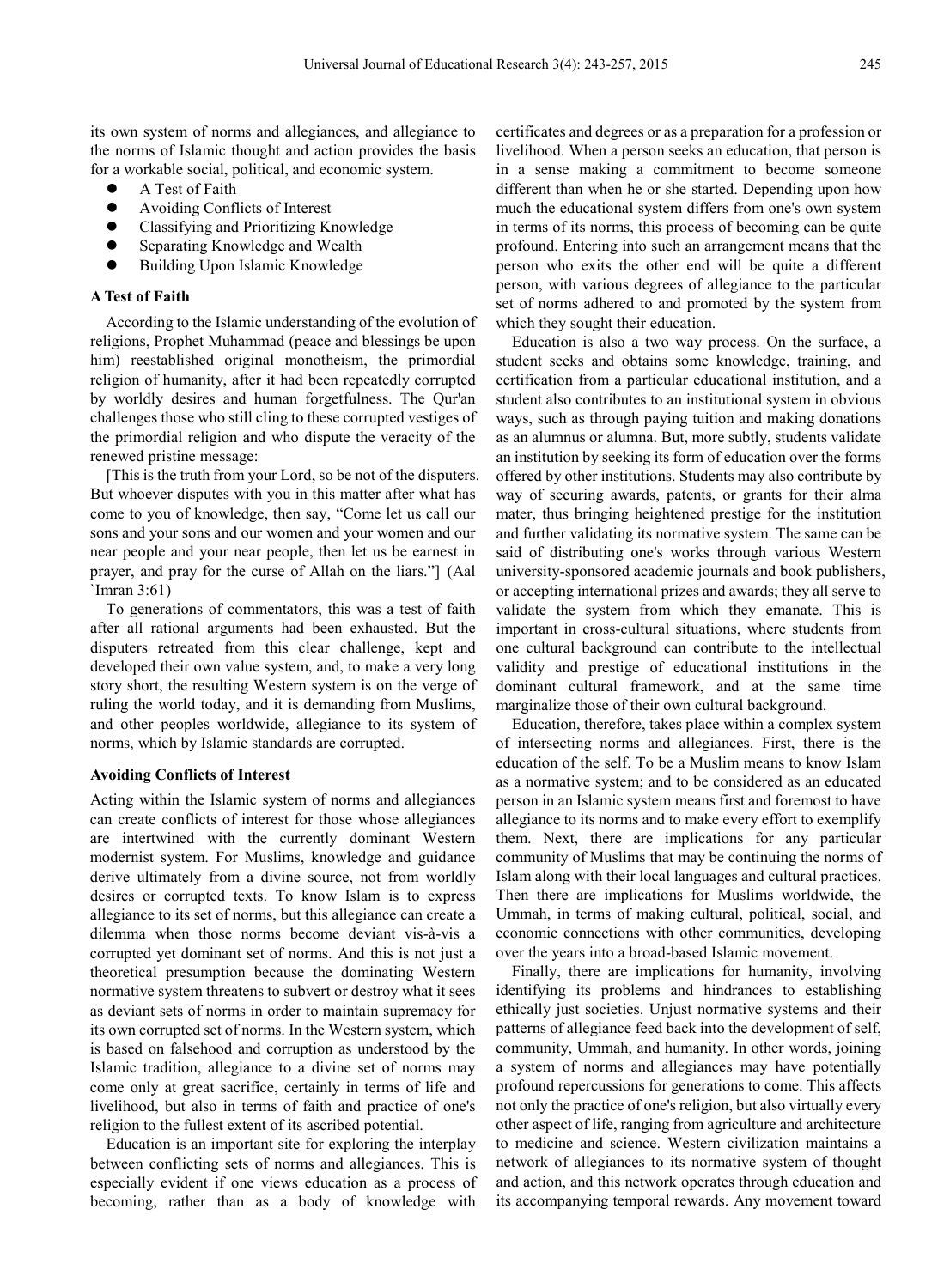liberation, especially one claiming allegiance to divine norms, will have to rethink the purpose of the forms of education it values and pursues.

Like other peoples recently emerging from colonialism, Muslims need to evaluate their own forms of education—including an assessment of community needs—before importing part and parcel an educational system from the West. At best, introducing the Western system is like laying a thin socio-cultural membrane over indigenous societies and norms, creating a sort of cultural schizophrenia. At worst, imposing the Western system of education builds a support mechanism for direct colonization, which has dogged non-Western peoples for several centuries. Ignoring any consideration of these issues cannot be seen as simply remaining "neutral" or "objective." Rather, in the present climate of dogmatic American triumphalism, ignorance or passivity amounts to self-degradation and tacit support of colonialism, directly or indirectly.

#### **Classifying and Prioritizing Knowledge**

The Islamic tradition encourages Muslims to "seek knowledge." In a series of celebrated hadith, the Prophet Muhammad (peace and blessings be upon him) is reported to have said, "Seek knowledge even in China," and "Seek knowledge continuously," and "Seeking knowledge is incumbent upon all Muslims, men and women." While Muslims have heeded this call for centuries, recent developments in Western civilization are posing new challenges to seekers of knowledge. Western civilization is rushing headlong into a commodity-driven and individualistic "information age" with little sense of the difference between information and knowledge, and with few criteria other than advertising and desire to make distinctions. In order to avoid drowning in the information whirlpool, some selection criteria seem necessary.

To illustrate just one example, use a large online bookstore or search engine, and type in a key phrase like "child rearing." Thousands books, articles, and Web sites will immediately appear. In practical terms of time and money, it would be impossible for any seeker to avail himself or herself of what is contained in all of those instantly located sources. Nevertheless, if someone tried to read all those sources, if he or she found some way to not have to do anything else, and just read those sources for the rest of his or her life, perhaps he or she will be "seeking knowledge." But will he or she then be knowledgeable?

In answering such questions, with respect to the above hadiths on seeking knowledge, a key problem arises in translation of the Arabic word `ilm, which is rendered above as "knowledge," and which is also often rendered as "science". But if ` ilm is knowledge, then in the Hadith, what is the word for "information"? Do the Hadith and other traditional sources that speak of seeking knowledge also apply to seeking information? Does the Islamic tradition possess the resources for making meaningful distinctions? In Muslim intellectual history, there is a more detailed hadith from the Prophet that can shine light on such questions.

Muslim scholars through the ages—ranging from Imam Ghazali (d. 1111 CE) to Mullah Sadra (d. 1640 CE), and, more recently, Imam Khomeini—have commented upon this hadith. The wisdom of this hadith has informed Muslim seekers of knowledge for centuries, although less so among Western-educated technocrats in the modernist and colonialist periods. In the Arabic, the hadith is quite eloquent, a sure sign of its authenticity to historians of the Islamic tradition, and in its English rendition it is as follows:

The Messenger of Allah (peace and blessings be upon him) once entered a mosque where there was a group of people surrounding a man. "Who is that?" inquired the Prophet (peace and blessings be upon him). He was told, "He is a very learned man." "What is a very learned man?" asked the Prophet (peace and blessings be upon him). They told him, "He is the most learned of men regarding Arab genealogies, past episodes, the pre-Islamic days of ignorance, and Arabic poetry." The Prophet (peace and blessings be upon him) said, "That is knowledge the ignorance of which is no harm and the possession of which is no benefit." Then the Prophet (peace and blessings be upon him) declared, "Verily knowledge consists of these three: the firm sign, the just duty, and the established practice. All else is superfluous." **(Khomeini)**

Scholars can produce commentaries on this hadith, and they can do speculative research to help determine what is meant by "firm sign, just duty, and established practice," but in a general sense what the above hadith says is that Muslims ought to classify and prioritize the knowledge they seek. This seems to be in full recognition of the mortality of the human being, who only has a certain amount of time in this world. One can spend a lifetime seeking knowledge, but without some criteria to classify that knowledge and thus give it meaning, this "lifelong learning" could be construed as spending a lifetime seeking knowledge that is superfluous at the expense of knowledge that is more important and meaningful, as implied by the above cited hadith. When modernist as well as fundamentalist Muslims hear this hadith for the first time, many of them will tend to see it in terms of *haram* and *halal*. But the hadith is not really about what is *halal* and *haram* in seeking knowledge; it is more about classifying and prioritizing the time and effort spent on seeking knowledge. To put it as simply as possible, this Prophetic hadith suggests that some knowledge is more important than other knowledge, and that there need to be priorities.

During the periods of modernity and colonialism, Muslims abandoned a key part of their tradition: the ability to classify and prioritize the seeking of knowledge as outlined in the above hadith, and as put into practice by Muslims prior to modernity and colonialism. As a result, the West now decides what is important knowledge and what is not, and this is done according to the beliefs and goals of Western civilization. An elaborate system of certificates and degrees, acting like so many rewards and punishments, has assured that the Western system of knowledge is taken as the universal system. This pious fraud is at the core of the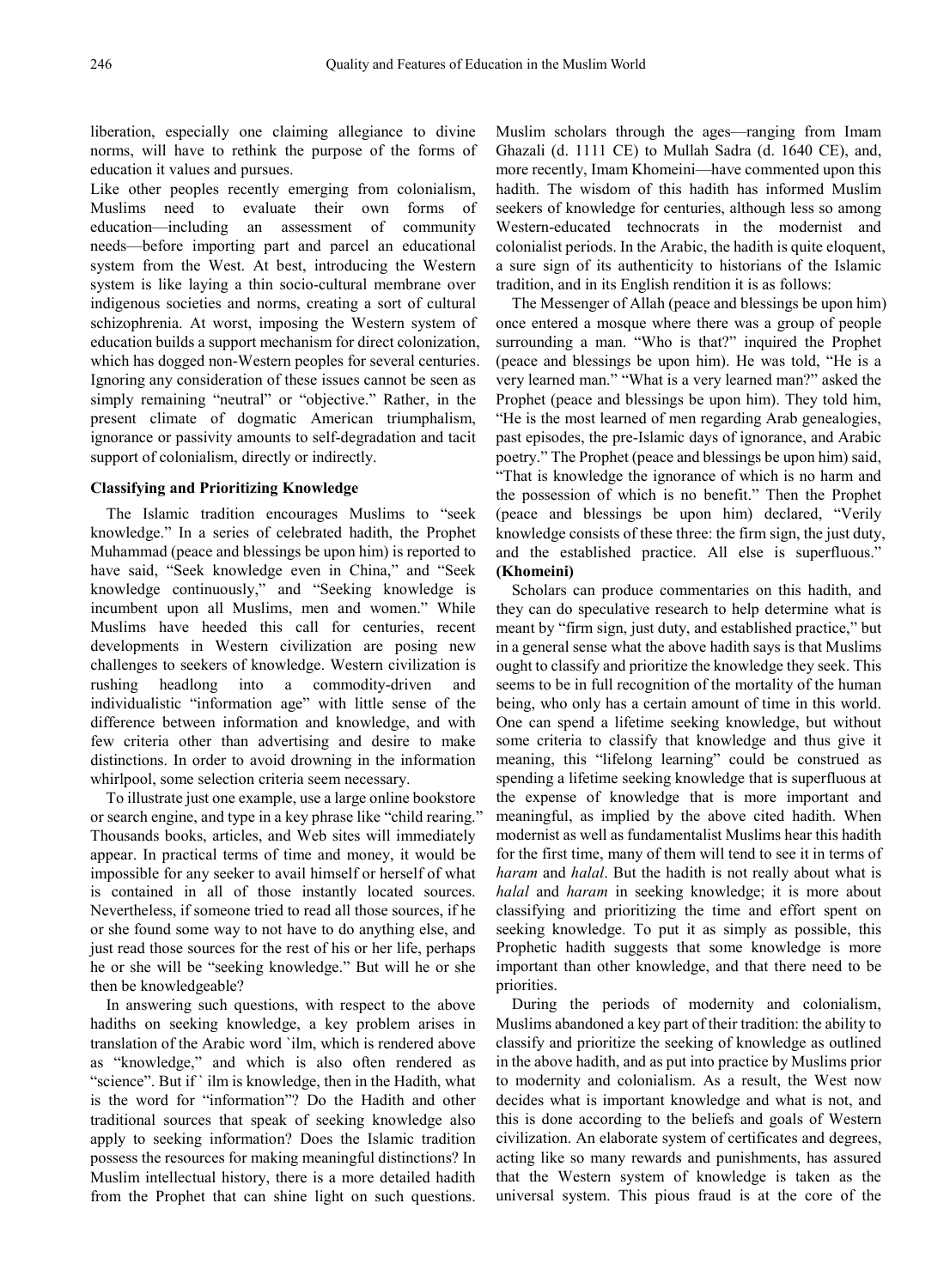challenge facing Islamic education today: that despite what labels Muslims may put on it, most education is West-directed.

#### **Separating Knowledge and Wealth**

Many modern Muslims who have been cleared by the Western political investment community, and who wield some limited power in their communities, have largely bought into the Western normative worldview. This worldview is based on a utilitarian and economist perspective, which says that the only knowledge worth seeking is the knowledge that is able to generate wealth. The old saying "knowledge is power" has given way to a new saying, that "knowledge is wealth." But what does the Islamic tradition say about the relationship between knowledge and wealth?

The Prophet Muhammad (peace and blessings be upon him) once declared to his Companions, "There are two kinds of greedy people who cannot be satisfied: the seeker of knowledge and the seeker of this world. While the seeker of knowledge receives an increase in Allah's pleasures, the seeker of this world delves deeply into tyranny." **(Mizan al-Hikmah by Muhammadi Rayshahri)**

If we accept, as the Qur'an suggests, that wealth is one of the trappings of this world, then the wisdom of this hadith becomes more apparent, and the Islamic tradition can provide criteria for making distinctions between knowledge and wealth.

The Prophetic recognition cited above—that the greed for knowledge and for this world are both insatiable and that the latter will lead to tyranny—was borne out on several notable occasions in early Islamic history. It is widely accepted among Muslims that the heir to the Prophet's knowledge and wisdom was `Ali ibn Abi Talib, who, in addition to being the fountainhead of most Sufi orders, is also remembered as one of the "rightly guided" political successors of the Prophet for the Sunnis and as the first "infallible" imam for the Shiah. When Imam `Ali became the leader of the Muslims, he faced the emergence of dynastic rule among the Umayyad clan. The imam had first-hand experience with the relationship between knowledge and wealth, and this had become more acute after his death as dynastic rule solidified under the Abbasids. During that period, many of the great Muslim scholars, like Ja`far Sadiq, Abu Hanifah and Ibn Hanbal, languished in prisons because they exhorted the Muslims to knowledge—as defined by the Prophet (peace and blessings be upon him)—while the dynastic regimes tempted Muslims with wealth and superfluity. Imam `Ali's reign lies at the crossroads of this fateful shift in allegiance among Muslims, and both his deeds and teachings are instructive for our purposes. On one occasion, he is recorded as having said:

Knowledge is better than wealth sevenfold. First, knowledge is the heritage of the prophets, while wealth is the heritage of the pharaohs. Second, wealth decreases by spending, while knowledge multiplies. Third, wealth is in need of protection, while knowledge protects those who have it. Fourth, knowledge enters into the burial cloth, while

wealth stays behind. Fifth, wealth is an occurrence for the believers and disbelievers alike, while knowledge does not occur except to the believers. Sixth, everyone is in need of knowledge in matters of his religion, while no one is in need of the owner of wealth. And seventh, knowledge empowers humankind to pass along the straight path, while wealth blocks it. (Mizan al-Hikmah by Muhammadi Rayshahri)

This tradition makes a strong case that knowledge cannot be wealth. In fact, wealth is a sort of dwindling and even corrupting burden, while knowledge is a growing and at times regenerative ease. It also suggests that knowledge and wealth be kept separate. With the Western system increasingly being exposed as the spinner of inequality, greed and destruction in terms of the health of humanity, and with utilitarian and economist views of knowledge being wielded by the same powers, the mental as well as the environmental health of the planet and its inhabitants may depend on the abilities of Muslims and other non-Western peoples to mine their own traditions and try to configure another way, based on deeply-rooted teachings like the ones cited here. This alternative way would have to first recognize the relationships between knowledge, power, and wealth, by forming a critique grounded in Islam, within which may also lie a regenerative vision.

#### **Building upon Islamic Knowledge**

Let us conclude with a look at the outcomes of the Western educational system, and compare them to those expected by the Islamic system. In the West, it is possible for someone to complete a rigorous course of study in higher education, but to emerge as emotionally impoverished and morally bankrupt. A school or university graduate within the Western modernist system could receive high honors and yet still be an apostate, disbeliever, atheist, or Satanist. Though such people may be able to function perfectly well as bankers, business executives, and politicians in the West-directed world order, to Muslims such educational outcomes would indicate that either the student has failed miserably, or that the educational system itself is severely dysfunctional. With this in mind, there are two other famous teachings of Imam `Ali that suggest what the outcomes of an Islamic educational experience ought to look like, and what they ought not to look like. When asked by one of his companions about how to recognize a knowledgeable person, or what we might understand as someone who is well educated, the imam replied:

To those who are seekers of knowledge, knowledge has many merits. Its head is humility, its eye is freedom from envy, its ear is understanding, its tongue is truthfulness, it memory is research, its heart is good intention, its intellect is knowledge of things and matters, its hand is compassion, its foot is visiting the learned, its resolution is integrity, its wisdom is piety, its abode is salvation, its helmsman is well-being, is mount is faithfulness, its weapon is softness of speech, its sword is satisfaction, its bow is tolerance, its army is discussion with the learned, its wealth are refined manners, its stock is abstinence from sins, its provision for journey is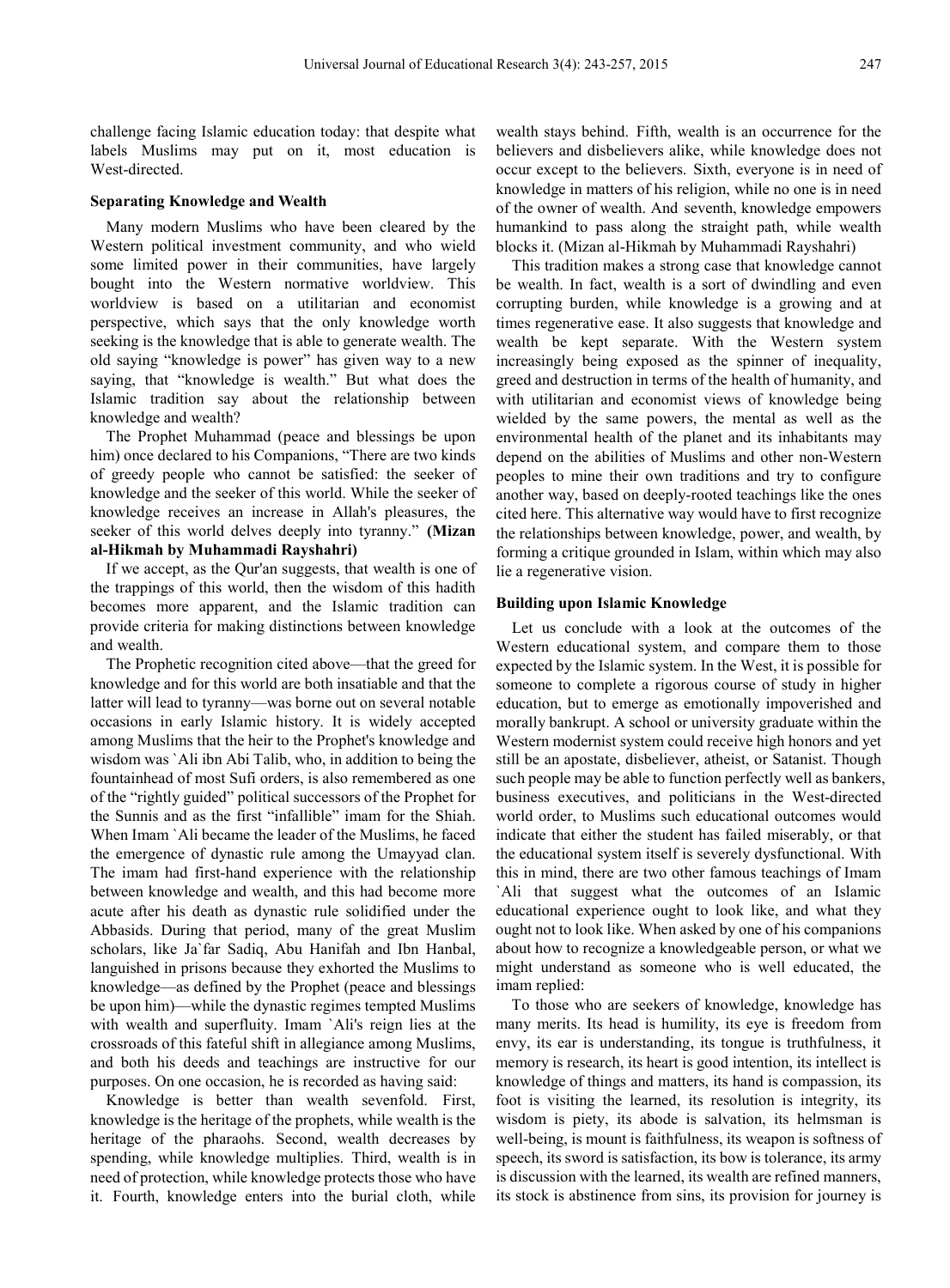virtue, its drinking water is gentleness, its guide is Divine guidance, and its companion is the love of the spiritually elect. (Mizan al-Hikmah by Muhammadi Rayshahri)

Conversely, a teaching of the imam that illustrates the outcome of seeking this world provides clues as to the undesirable educational results for someone who has pursued the wrong course: The people of this world are excessive in eating, laughing, sleeping, and anger. They find little satisfaction and do not apologize to whomever they offend, nor do they accept apologies from whoever has offended them. They are lazy in their obedience but courageous in their disobedience. They are not responsible for their inner desires. They are of little advantage to anyone, yet they are excessive in speaking. They have no need for piety or fear, and yet they show great enthusiasm in consuming. The people of this world are not thankful for their prosperity, nor are they patient in times of distress. They praise themselves about that which they do not deserve, and they speak often about that which they desire. They readily expose other people's negative shortcomings while they often conceal other people's positive attributes, and they are not modest to those whom they meet. ( Mizan al-Hikmah by Muhammadi Rayshahri).

In addressing the challenges for Islamic education, those who do not exhibit the attributes of a "seeker of knowledge" as suggested by Imam `Ali's saying above, or who cannot discern knowledge from superfluity as defined in the previously cited Prophetic hadiths, are not likely to be considered as knowledgeable or well-educated people. Similarly, those who exhibit the above noted attributes of the "people of this world" can be understood as having been miseducated.

To those rooted in the worldview of Islam, who accepts its system of norms and allegiances, there is a profound schizophrenia in the West today, which promotes the highest forms of intellectual achievement side by side with the bases and most selfish forms of injustice, frivolity, and greed. Living in such a world, participating in its educational systems, Muslims who are serious about Islamic education face a challenge from the hadiths and teachings cited above, in which specific forms of knowledge can take precedence over others, in which distinctions can be made between seeking knowledge and seeking the life of this world, and in which there is a normative emphasis on creating piety, ethics, humility, and responsibility, all of which must be among the earmarks of a knowledgeable person. An education that neglects this knowledge will be, in the end, defective.

## **5. Specific Challenges to Islamic Education in the Muslim World**

Islamic education faces challenges from within as well as the challenges that the system poses to communities and societies in the Muslim world and beyond.

#### **The Position of Islamic Education within the Larger**

#### **Educational System**

Based on the discussion of Islamic education within larger educational systems, it becomes clear that students in Islamic education institutions find themselves in dead-end sub-systems. In addition, in many instances the educational system does not recognize Islamic education institutions' degrees or limits their usefulness. On the other hand, general education systems usually limit access to Islamic education in general education schools, which opens the door for seeking knowledge about Islam from sources that may be militant or radical. Finally, as Islamic education has not received much attention compared to general education, the management system faces several challenges.

#### **Islamic education processes and pedagogy**

In some religious circles, a belief continues to exist that religious education is The Knowledge ('ILM). This attitude reflects negatively on efforts to modernize Islamic educational systems. In addition, a common pedagogy used is based on memorization, with less emphasis on individual contributions. Another major prevalent challenge is punishment of students in Islamic education institutions, which is almost a chronic problem in the entire Muslim world. Finally, as a result of ages of stagnation, teaching methods in Islamic education institutions have not seen improvement.

#### **Efforts of Islamic Scholars**

The challenge to stay current, especially during this time of rapid technological advancements—specifically in the areas of communication, and economic and social globalization—poses new challenges to education in the Muslim world in general and to Islamic education in particular. In addition, the threat of militancy and terrorism in the name of Islam as a response to perceived injustices and radical fundamentalism as a response to cultural changes are troubling. Unfortunately, in the face of those challenges, contemporary Islamic scholars concerned with Islamic education seem to fall short in providing effective guidance to address them. This is because contemporary scholars often use approaches that reflect, to a great extent, a siege mentality and produce ad-hoc approaches to the study of Islamic sources on education.

#### **Misperceptions in the West and In the Muslim World about Islamic Education**

In the West, and among elites in the Muslim world, especially after the tragic events of September 11, 2001, media formulated a singular image of Islamic education institutions by focusing on children memorizing the Quran and shouting "jihad". This resulted in presenting the system as one that is backward, oppressive to children, and used as a seedbed for militancy and extremism. Those negative views of Islamic education institutions misrepresent several aspects. First, the vast majority of these institutions provide more than just mechanical Quranic memorization; they offer a wider range of religious education in addition to modern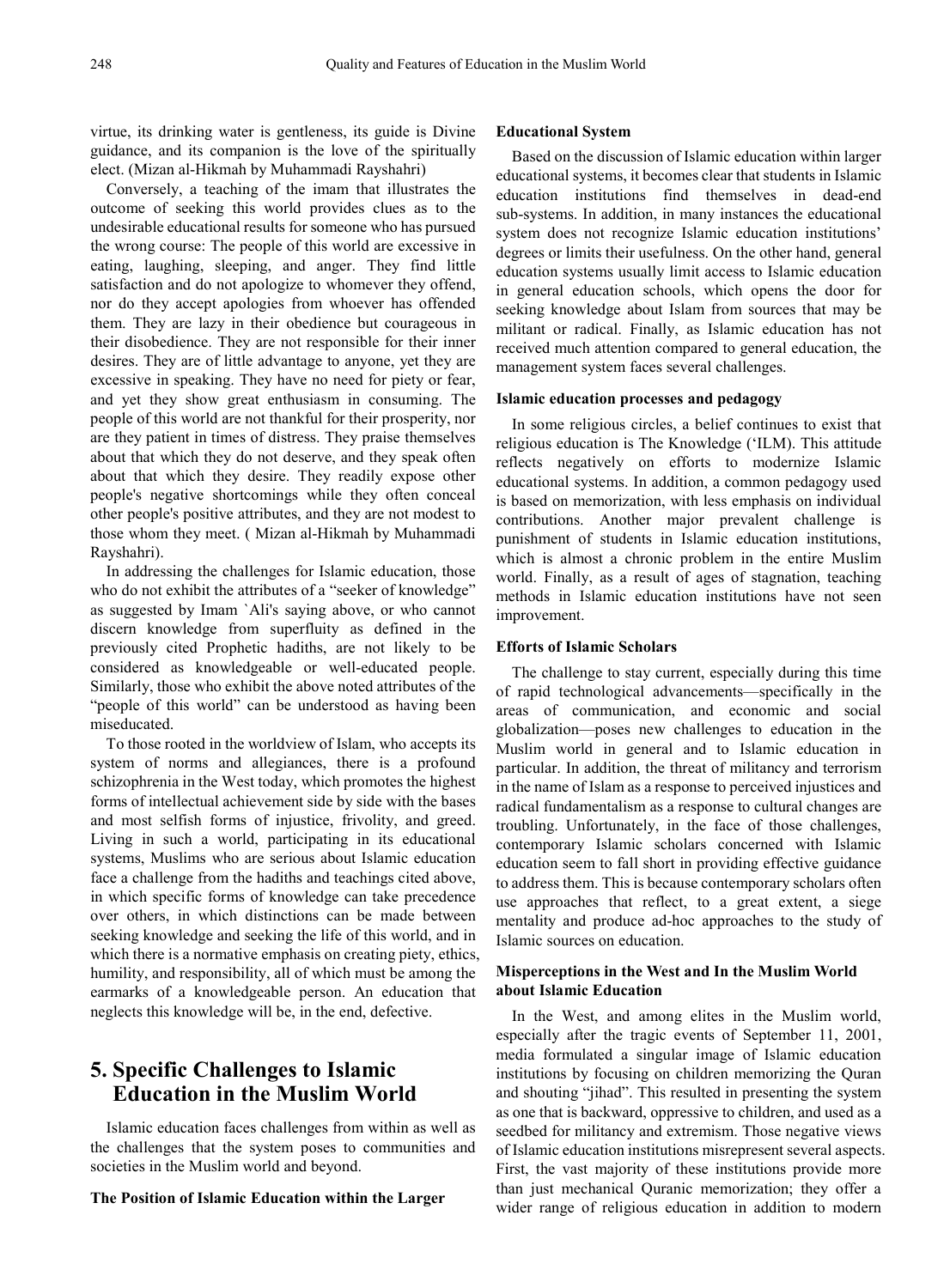education. Second, they serve millions of children; girls and boys in the Muslim world who otherwise could be deprived of any education. Third, these institutions in many countries of the Muslim world provide invaluable social services to the communities by offering shelter and education to orphans. Finally, most of those institutions are moving forward with modernization plans.

#### **Politicization and militarization of Islamic education**

It is unfortunate that governments and militants, in the Muslim world and the West, have on several occasions exploited those Islamic education institutions to advance their own political agendas. The trouble with those policies is that, as the whole world has witnessed in the past few years, such indoctrination and utilization of Islamic education institutions as centers for Islamic Jihad International, do not cease to exist once the purpose they were initiated to address is fulfilled. The indoctrination and the militant fraternity live beyond the fulfillment of the immediate purpose. The violent force associated with them continues to affect the entire world in an unprecedented wave of terror.

#### **Approaches/Strategies for Improving Education in Islamic Schools**

Based on the information gathered in this research, the following approaches and strategies are provided for improving education in Islamic schools. The information in this section is organized according to three categories: society- government- and institution-related approaches/strategies.

- 1- Society-related Approaches/Strategies
- 1(a) Encourage, rather than hinder, community ownership of Islamic education institutions

Islamic education institutions in several Muslim countries were the products of successful social entrepreneurship. That is, those institutions have often been initiated and maintained by visionary community leaders whose aims were to provide educational services to their impoverished communities, and to provide shelters to orphans. This spirit must be encouraged, and maintained. It should not be hampered by efforts to supervise the curriculum.

#### 1(b) Promote tolerance and peaceful coexistence

Islamic education institutions do not exist in a vacuum. They are strongly influenced by political, social, and cultural factors. In this time of massive, easily accessible information technology, the spread of radical Islamic doctrines, via what appears to be legitimate and credible religious sources may negatively influence the worldview of the young generations in the Muslim world in general. This, in turn, may influence Islamic education institutions. Efforts must be made to provide religiously credible and legitimate information about tolerance and peaceful coexistence via various information dissemination venues such as the internet and media.

1(c) Provide equitable education for girls

Girls' enrollment in Islamic education institutions in most Muslim countries is, surprisingly, high. Research has revealed few impressive examples of Islamic girl education models. This educational system, however, continues to be influenced by traditional patriarchal values, and male-dominated religious interpretations. Those values and attitudes result in treating girls and women as second class in those institutions. Efforts must be made to better accommodate girls. This may be accomplished by increasing the number of women teachers and administrators, as they may be able to influence policies and practices in ways that will make those institutions more attentive to girls' needs. Counter negative perceptions about Islamic education. Negative perceptions about Islamic education institutions are prevalent among large segments of Western societies, and among the elites and middle class in Muslim countries. Correcting misperceptions in Western societies and among Muslim countries' elites and middle class via dissemination of appropriate information will bring wider support to the reforms and modernization efforts proposed in this research.

#### 2-Government-related Approaches/Strategies

2(a) Support Islamic education, especially in public schools

The Islamic aspects of identity in the Muslim world continue to influence those societies. Because of the strong presence of Islam as an identity element, people in the Muslim world will continue to seek knowledge about Islam, and will view efforts to reduce Islamic education as an infringement upon a sacred aspect of their existence and identity. It is not recommended in this research to continue with efforts to eliminate or reduce Islamic education, especially in public schools.

#### 2(b) Monitor, not mandate, Islamic curriculum content

The involvement of governments in the Muslim world, and elsewhere, with Islamic curricula to serve security objectives could lead to uncontrolled negative outcomes. The outcomes of such involvements have been devastating on a wide scale. While state supervision of Islamic curriculum is necessary to guard against the spread of radical and militant views, states in the Muslim world, and elsewhere, must refrain from politicizing this education. Provide careful supervision of Islamic education institutions and curriculum. The examples of the government role with Al-Azhar in Egypt and with Islamic education institutions in Indonesia demonstrate that state supervision prevents the spread of such institutions in unpredictable directions. In this regard it is important to assert that issues related to Islamic identity and education are highly sensitive materials not suitable for free exchange and handling. Monitor curriculum for education quality and negative messages*.* The peaceful revival of Islam has been expanding into the middle and upper classes of most Muslim societies. While the impression about Islamic education institutions among large segments of these classes remains negative, increasing numbers of people among these classes are seeking Islamic education that is combined with modern education. This is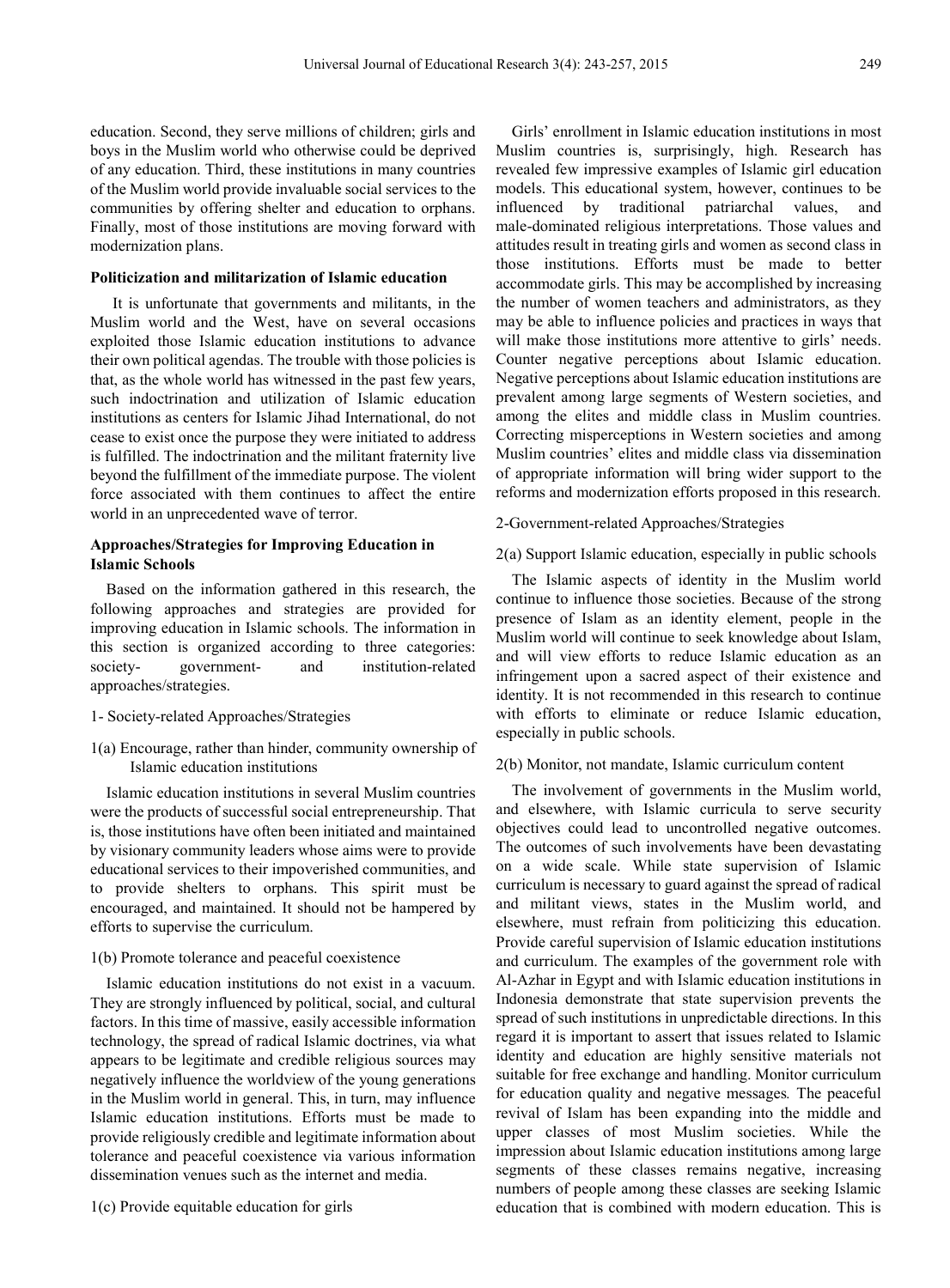resulting in the emergence of new models of Islamic/modern educational institutions that cater to those classes. While governments should encourage this trend because it provides an attractive educational venue to members of those classes, governments must also carefully review both the general education and Islamic education curricula to ensure that they meet quality standards, and that the religious curricula does not contain negative, antagonistic messages.

- 3-Institution-related Approaches/Strategies
- 3(a) Encourage the infusion of general education into Islamic education institutions

The dual model of education (general education institutions and Islamic education institutions) in several Muslim countries is going through changes in which most Islamic education institutions are incorporating general education curriculum into the Islamic curriculum. In doing so, those institutions are receiving financial support and recognition of their certificates, which increases the choices of their students regarding their future education. The trend towards infusing general education curriculum into Islamic education institutions must be encouraged, and incentives must be developed to attract more exclusive Islamic education institutions to incorporate general education

Curriculum:

3(b) Support/promote new student-centered, action-oriented classroom instruction

The quality of teacher preparation, pedagogical

**Table 1.** Summary of Dominant Value Systems in Muslim Societies:

| approaches, and teacher stadent relations in folding        |
|-------------------------------------------------------------|
| education institutions has been of concern to all involved. |
| The traditional approaches based on memorization are        |
| depriving students of creative thinking and addressing new  |
| challenges and contemporary issues. Corporal punishment     |
| concerns many students in those institutions. At the same   |
| time, administrators and teachers in those institutions     |
| welcome learning new approaches to education. Encourage     |
| efforts to provide teacher training programs and exchange   |
| programs to introduce more participatory, less              |
| memorization-based, approaches to education and teaching.   |
|                                                             |

approaches, and teacher-student relations in Islamic

3(c) Spread the word about successful new models

The growing interest in studying Islamic education in the Muslim world has led to the discovery of intriguing new models of Islamic education institutions. Several of these models strike an effective balance between providing Islamic education, modern education, and civic education*.* A compilation of "best practices" among Islamic education institutions in the Muslim world, and the dissemination of the compilation in various formats (for example, in hard copies, CDs and on the internet) may expand these models into more countries, especially if the implementation of these models is connected to some form of incentive. One significant advantage of this process is that those models have been "home grown" within "Islamically-credible" institutions. This will eliminate the concern that these are Western imposed models.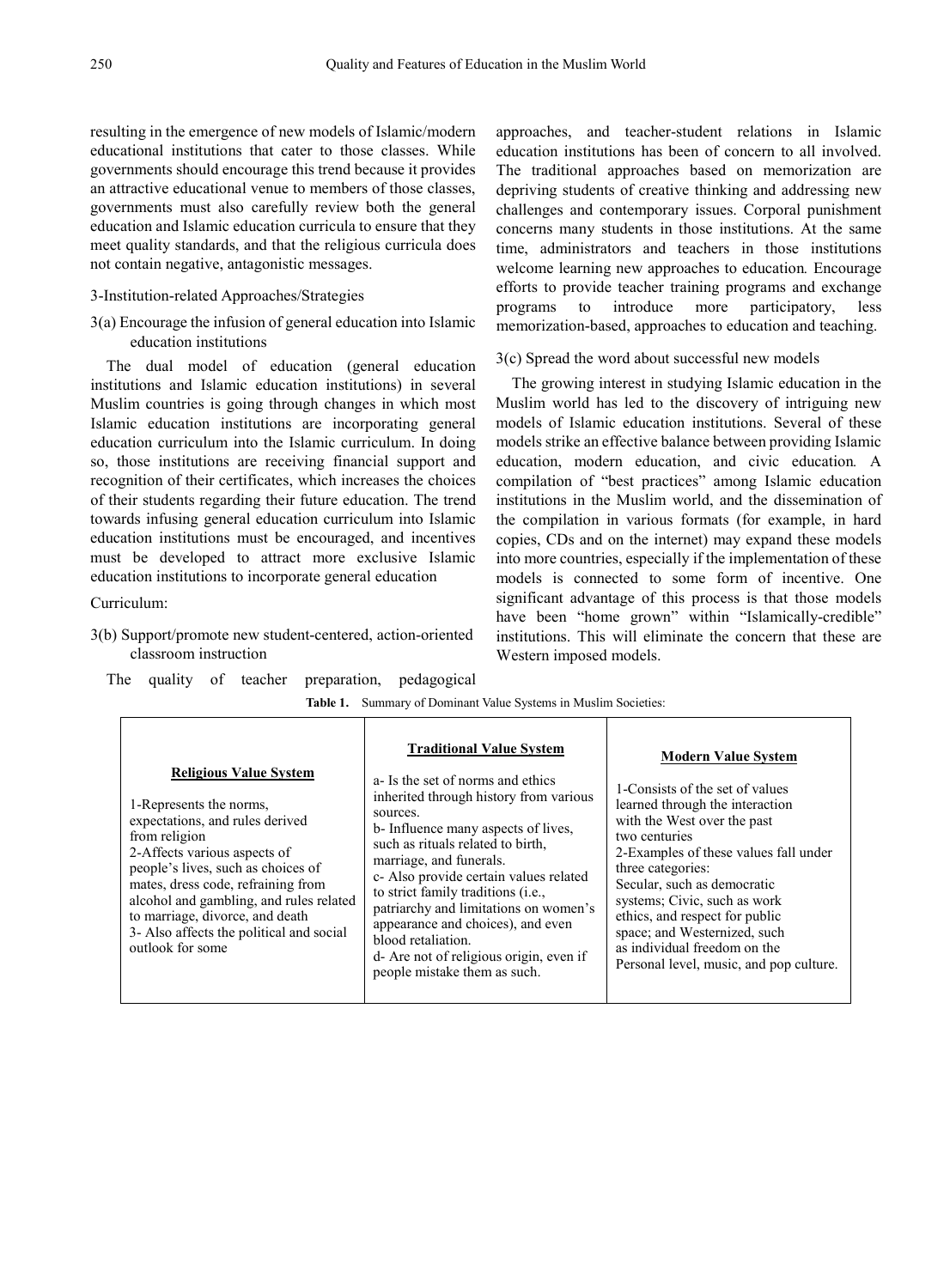| Mix of general<br>and religious<br><b>Education</b>       | <b>Exclusively</b><br><b>Islamic</b><br><b>Education</b>                                                            | <b>Islamic</b><br><b>Education with</b><br><b>Minimal</b><br>General<br><b>Education</b>                            | <b>Mixed Islamic</b><br>And general<br><b>Education</b>                                                              | <b>Mixed</b><br><b>Islamic</b><br>And high<br>Quality<br>General<br><b>Education</b>                                  | General<br><b>Education</b><br>with<br><b>Minimal</b><br><b>Religious</b><br><b>Education</b> | <b>Exclusively</b><br>general<br><b>Education</b>                           | High<br>quality<br>General<br><b>Education</b><br>with<br>Some<br>Christian<br><b>Education</b> |
|-----------------------------------------------------------|---------------------------------------------------------------------------------------------------------------------|---------------------------------------------------------------------------------------------------------------------|----------------------------------------------------------------------------------------------------------------------|-----------------------------------------------------------------------------------------------------------------------|-----------------------------------------------------------------------------------------------|-----------------------------------------------------------------------------|-------------------------------------------------------------------------------------------------|
| level of<br>religious<br>education                        | strong focus<br>on Islamic<br>education                                                                             | strong focus<br>on Islamic<br>education                                                                             | strong focus<br>on Islamic<br>education                                                                              | strong focus<br>on Islamic<br>education                                                                               | minimal<br>Islamic<br>education                                                               | no Islamic<br>education                                                     | no Islamic<br>education;<br>some<br>Christian<br>education                                      |
| type of<br>educational<br>institution<br>(public/private) | mostly private,<br>low fee,<br>informal<br>schools                                                                  | mostly private,<br>low fee.<br>schools                                                                              | mix of public<br>and private,<br>low fee.<br>schools                                                                 | private,<br>high<br>fee, schools                                                                                      | mostly<br>public<br>schools                                                                   | mostly<br>public<br>schools                                                 | private, high<br>fee, schools<br><i>(missionary</i><br>schools)                                 |
| type of students                                          | attended<br>mainly by a<br>small<br>percentage of<br>students from<br>underprivileged<br>segments<br>of the society | attended<br>mainly by a<br>small<br>percentage of<br>students from<br>underprivileged<br>segments of<br>the society | attended by a<br>sizeable<br>minority of<br>students mainly<br>from<br>underprivileged<br>segments of<br>the society | attended by<br>an<br>increasing,<br>vet still<br>small,<br>percentage,<br>of middle<br>and upper<br>class<br>students | attended by<br>large<br>percentages<br>of all<br>segments of<br>the society                   | attended by<br>large<br>percentages<br>of all<br>segments of<br>the society | attended by<br>a very small<br>percentage<br>of students<br>from upper<br>influential<br>class  |
| example<br>countries                                      | Pakistan,<br>Afghanistan,<br>Bangladesh                                                                             | Bangladesh,<br>Indonesia,<br>Nigeria                                                                                | Bangladesh,<br>Egypt,<br>Indonesia,<br>Nigeria                                                                       | Bangladesh<br>Egypt,<br>turkey,<br>Pakistan                                                                           | Bangladesh<br>Egypt,<br>turkey<br>Pakistan,<br>Indonesia,<br>Nigeria                          | turkey (until<br>late 1940's).<br>and<br>currently<br>proposed in<br>Egypt  | Egypt,<br>Syria,<br>turkey,<br>Bangladesh<br>Indonesia,<br>Nigeria                              |

**Table 2.** Spectrum of Education in the Muslim World:

# **6. The Most Pressing Issues for the Muslim World**

According to infoplease.com profile of the world, the estimated distance of world area is 510.072 million sq. km. with 148.94 million sq. km. being land area, while 361.132 million sq. km. is water. 79.9% of the world is water, whereas 29.1% is land. However, in today's technology, distance would not even matter. The world has become much smaller and one can know very much of what is going on around the globe quickly with modern means of communication. With all the technology, science, health, and sophistication that we reached, there are immense problems in the world. Among the most pressing issues are war, violence, diseases, poverty, and human rights violations/repressions. The nations of the world, Western, Muslims and others alike share these problems generally.

#### The Western World

The western world made tremendous progresses in terms of tackling these above issues. Overall, the societies of these nations are enjoying stable life at least materialistically. They are in the process of providing security, rights, food and health care for every citizen in their countries. We know for example, in the United States, all these above are the rights of its entire people.

#### The Muslim World

The Muslim world faces the challenges of war, poor healthcare, poverty and violations of human rights, illiteracy, lack of progress, dictatorship, lack of political transparency, ethnic conflict, and regional divisions. Illiteracy is a problem in majority of Muslim countries. We know all these problems are interconnected. The lack of literacy leads to lack of progress, and lack of progress leads to lack of development, which leads to dictatorship, which in turn leads to lack of political transparency, which also leads to power struggles that lead to regional divisions and ethnic conflict. Majority of the Muslim world today is characterized by these aliments. This can raise a legitimate question of why the Muslim world is behind its Western counterpart. Is it because of Islam? Unless one knows the history of the world; the true examples of Muslim leaders; the difference between Islam and culture – it is hard to know why the Muslim world is so behind the Western world. Thus, Islamophobes blame Islam as the cause of the backwardness of Muslim nations. But the reality is contrary to that. Islam is a religion of progress, innovation, and development. It is a religion of every generation, time, and location. It is a religion of civilization; it is a way of life. It must be noted that the Islamic Caliphate collapsed in 1924. Naturally, when a civilization collapses, another one rises. When Europeans took the power, unlike the Islamic Caliphate, they created a new imperial power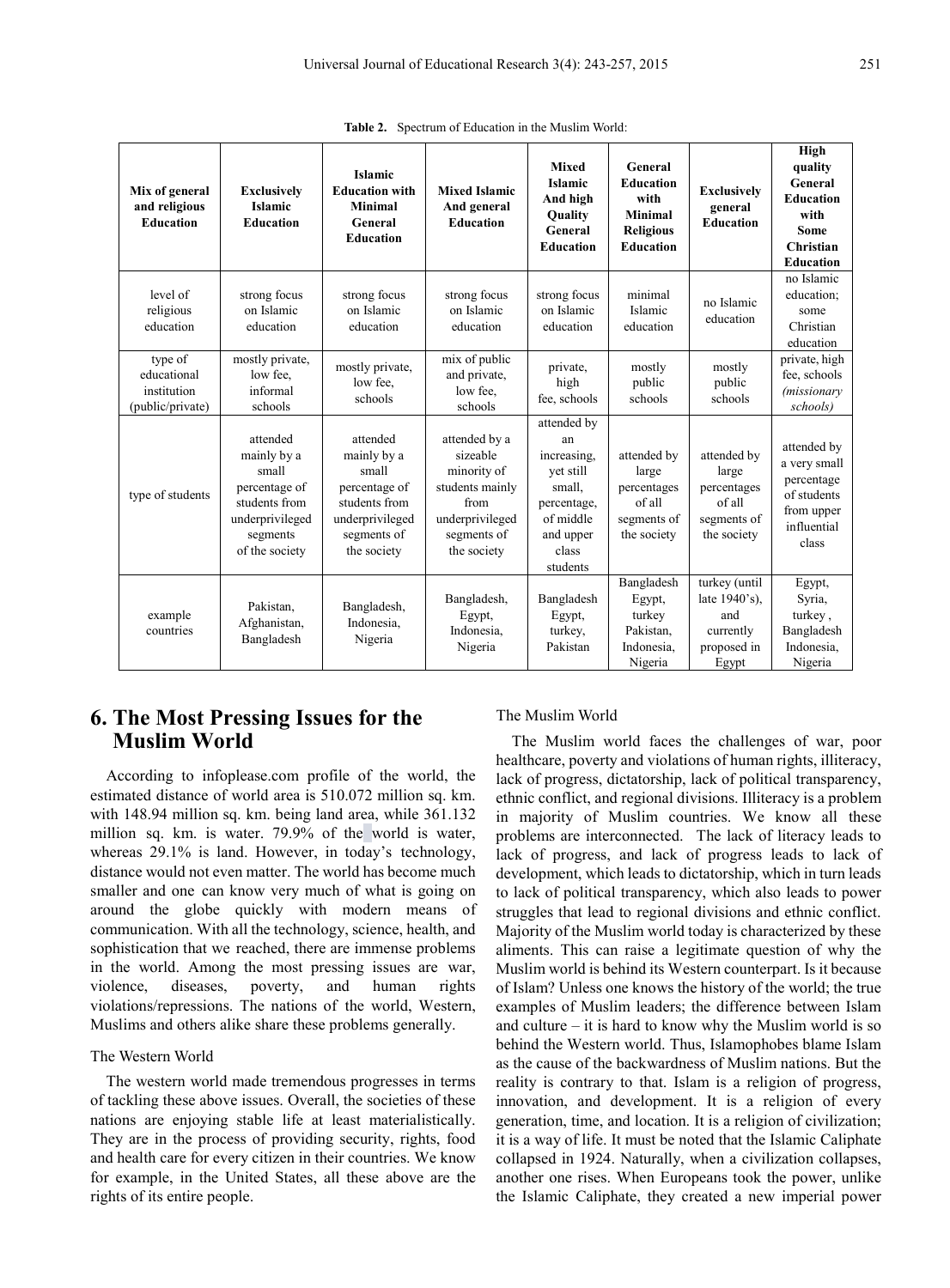engaged in slavery and colonization. In fact, the Islamic Caliphate almost eradicated these practices after the Romans and Persians. The European conquerors focused a lot on the Middle East, Africa, and South America. They did not conquer the lands only, but they enslaved the people as well. They divided the same native and homogeneous nations into enclaves and different nations. In the 1950s, there were uprisings for independence against these colonial powers. After heavy struggles, the colonial powers were forced to leave many countries. However, they only left physically but stayed there intellectually and psychologically. In other words, they handed the rule and the government affairs to their chosen representatives or puppet regimes. Thus, the people in many countries never got real independence.

This actually creates a contradictory situation of government against its people and people against their government. People see the government as their number one enemy, while the government sees its own people as enemies. This led the government to not allow any political parties other then the ruling party. Corruption, totalitarian dictatorship and deprivation of basic human rights such as education, freedom of speech, free enterprise, political participation, to name a few became the normal practice of governments. Sadly, the people attack and see the government property as stolen from them. People loot the school and hospital equipments because of the resentment against their government.

Therefore, when the government and its people are not cooperative in running their affairs and there is dishonesty, chaos and lack of development become the norms for these countries. This leads to low human development index, which is measured by three indicators – life expectancy at birth, (long and healthy life), literacy, and income. The majority of Muslim nations fall in the low middle or bottom of the list in all these indicators according to the UN report on Human Development Index. In United Nations report in 2009 on least and most corrupted nations, again majority of Muslim countries fell in the top of the list for corruptions. The UN report on 2006 of the most and least livable countries in the world, again none of the Muslim countries made the list of most livable countries. IslamicGlory.com reported the following statistics, even though the reality on the ground may be different than what the statistics show, nevertheless, there are immense co-relations between these statistics and conditions of Muslim countries.

In the entire Muslim World (57 Muslim Countries), there are around 500 universities. On the other hand, there are 5,758 universities in the USA alone, and 8,407 universities in India. In a research done by the UNDP in 2004, not one university in the entire Muslim world was featured in the top 500 ranking universities of the world. Literacy in the western world, predominantly Christian, is 90%, whereas the literacy of the Muslim world is 40%. Furthermore, 98% of these predominantly Western countries completed at least primary education, whereas only 50% of Muslim countries completed primary education. Similarly, 40% of western countries attended university, whereas only 2% of Muslim countries attended university. The Muslim majority countries have 230 scientists in every one million people, whereas, USA alone has  $5,000$  scientists in every one million. Muslim countries spend on research 0.2% of their GDP, whereas, Western countries spend 5% of their GDP on research. There is a huge gap on the number of sick people to the number of doctors. For example, in Indonesia, there are about 10,000 patients for every one doctor, whereas, in Spain, there are about 500 sick people for every one doctor. In 1995, the average yearly income per citizen in Pakistan was \$300, whereas in Britain it is more than \$ 12,000. Registered patent in 1995 in Egypt is 77, whereas it is 7,652 in Israel.

The majority of the responsibility for this lack of human development in Muslim countries is to be blamed on Muslims themselves. After all, these are their countries and their affairs. However, what is shocking is the hypocrisy and double standard of the United States Policy towards these courtiers. Even though, the conditions of majority of Muslim countries are the same, we will take Egypt as an example because of the recent Revolution. President Hosni Mubarak ruled Egypt for about 30 years before he was forced out by popular uprising in February, 2011. During those 30 years, America had five Presidents. We know Hosni Mubarak was a repressive, authoritarian dictator, who killed, tortured, imprisoned, and exiled thousands of his own people, while he kept millions of others in sub-humane conditions. The Egyptian people rose up to Mubarak's regime after many years of humiliation. In this uprising for basic life, hundreds were killed while thousands were injured. American ABC television reported that Mubarak's family may have up to 70 billion dollars and his assets were scattered around the world – from New York, Los Angeles, California, Dubai, Landon and Paris. Five Million Egyptians live in the dead city in inadequate houses. The average Egyptians work for \$400 a month and if Mubarak's 70 billion dollars were divided among 80 million Egyptians, each will get \$843. The United States reiterated numerous times that Hosni Mubarak is a key ally of stability in the region. This shows the United Sates deception on the claim for democracy and pro-human rights. In reality, American politicians work behind the scenes on ways to keep Mubarak until they find replacement for another 30 years. On the other hand, they dishonestly put on the headlines the message of fear of the Muslim Brotherhood participating in the political process. What if the Egyptian people chose the Muslim Brotherhood in fair election? Isn't the Muslim Brotherhood part of the fabric of Egyptian society? In the worst scenario, is the Muslim Brotherhood farther than the Tea Party in the US elections? This indicates that the US administration is enjoying the suffering of millions of Egyptians who live on a \$1 a day in sub-poverty levels; thousands of Egyptians to be illiterate; hundreds of Egyptians to die from preventable diseases; millions more to be unemployed; and thousands of human activists, innocent citizens, political figures to be tortured, abused, exiled and their basic human rights denied.

What the American government does not understand is that the Muslim world will never be the same again. First,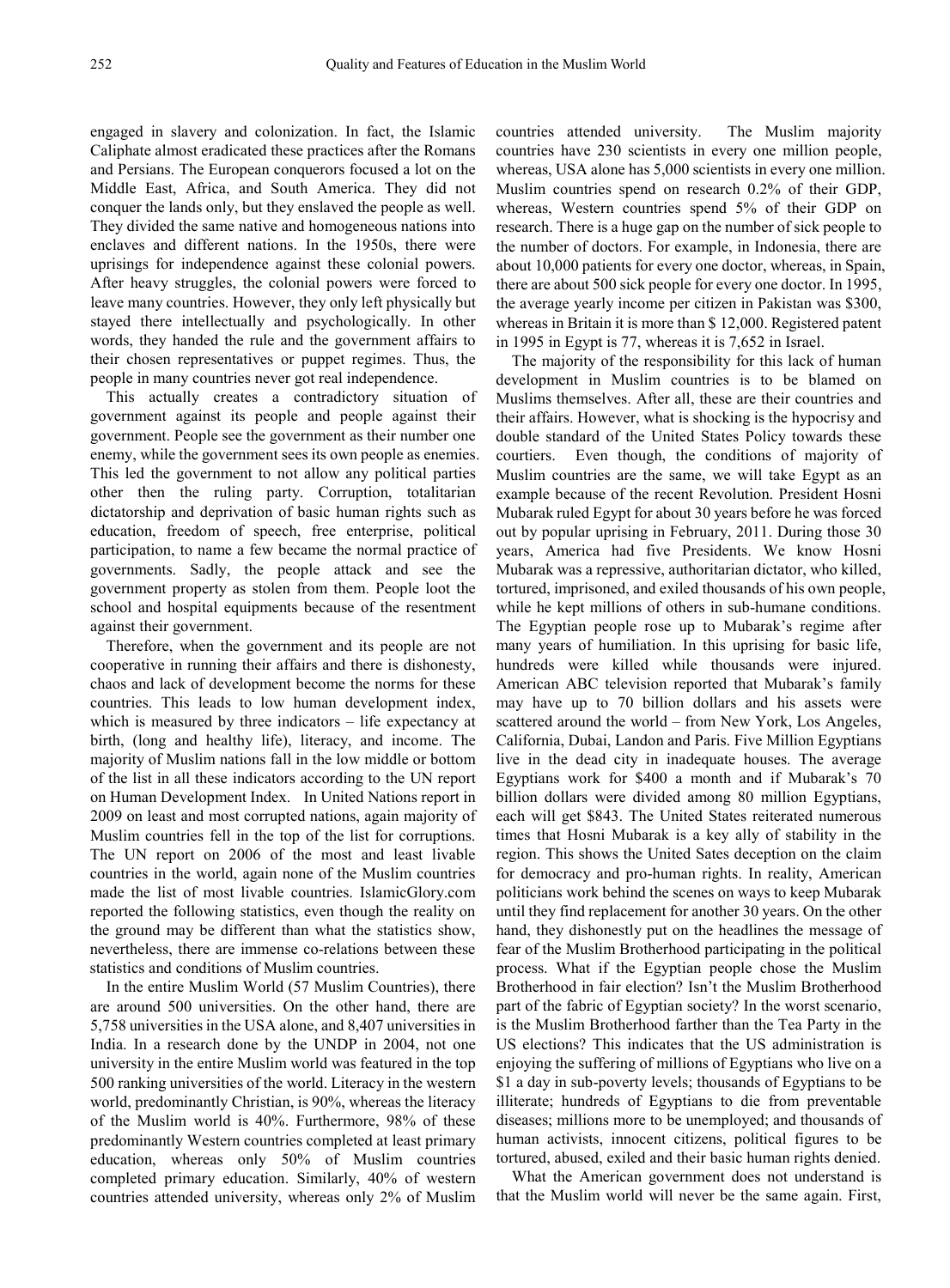technology has made communication more effective. For example, the Egyptian people tried to revolt many times in the past, but they did not get the means for the outside world to hear. But at this time Al-Jazeera, Facebook, Twitter, and Google to name a few – made it possible to organize the movement for change. Second, the Muslim world has a large number of young people, with technological skills. So, they will never accept to live in sub-human conditions while their Western counterparts enjoy freedom. Third, the USA's credibility in the Muslim world is really at stake for its unethical preemptive wars and renditions. Thus, the US needs to re-evaluate its policy towards these countries. The puppet regimes in the Middle East are getting old, and they are despised by their people. Replacements which the West and Israel are trying to find will not be accepted by young Muslim generations. They will only accept representative government that comes to power through free and fair elections.

### **7. Summary and Conclusions**

This Article has emphasized that understanding issues surrounding Islamic education must take into consideration various social, cultural, and political-historical factors. The state of Islamic education is tied to a great extent to local and international developments. Islamic education, like other institutions in the Muslim world, has struggled with challenges of development and modernization. In addition to "typical" development and modernization challenges, Islamic education institutions have suffered from political manipulation, exploitation and extremism. Recent world affairs obviously set those institutions in the line of media fire as they have been accused of breeding terrorism. This publication has also provided a glimpse of hope that Islamic education institutions are not immune to positive change and modernization. Despite the many negative aspects related to that education, several Islamic education institutions have demonstrated the willingness and ability to adjust to the needs of today's world. Nonetheless, addressing the challenges facing Islamic education will require much more than the good will and action of those responsible for them; it will require the support and action of states, the media, and various members of civil society. More profoundly, the success of efforts to address challenges facing Islamic education will require attitudinal changes on the part of those responsible for that education, and those who continue to view it with fear and suspicion. Such transformation is possible as long as its significance and necessity are recognized.

a)-What lessons are to be learned, finally, from these varied portraits of Islamic education around the world? The first and most obvious is that modern Islamic education is neither timelessly traditional nor medieval, but an evolving institution visibly marked by the world-transforming forces of our age: religious reform, the ascent of the West, nationalism, the developmentalist state, and mass education,

among others. Of these forces, the most initially decisive were the various inter-state rivalries and programs of colonial and postcolonial state-building that swept the Muslim world from the nineteenth century on. The scale of the Western challenge became apparent only gradually, of course, and its precise form varied over time and space. In the nineteenth century, rulers in still-independent countries like Egypt, Qajar Iran, and the Ottoman Empire were convinced that schooling was the "secret wisdom" behind the Europeans' military and technological advantage. All that was required to acquire this wisdom, the rulers believed, was a program of restricted education targeted at children of the elite. Send the princes' children to Paris, open an army academy, bring in a few Prussian advisors—measures like these would suffice to fend off the Westerners clamoring at the gate.

b)-These "defensive military reforms" (Ringer 2001, 7) were initially conducted at a safe distance from the 'ulama and madrasas. As in Muhammad 'Ali's Egypt and the Ottoman court of Abdülhamid II, a few 'ulama might be made accessories to state educational programs. But the larger madrasa system was spared, for fear that a greater meddling might provoke unrest. Attacks by conservative 'ulama on Western-style schools in Anatolia and Iran provided regular reminders of some scholars' reservations about Western learning. Rulers in Cairo, Istanbul, and Tehran were also concerned that the new schooling might spread subversive Western ideas. The state kept new schools in quarantine, then, at a safe distance from the 'ulama and masses.

c)-The rulers' tack, however, was not entirely strategic. It also reflected a distinctive legacy of knowledge, a legacy which has influenced the development of Muslim culture and politics to this day. Notwithstanding high-flying rhetoric to the contrary, the knowledge that guided the everyday practice of state politics was primarily based, not on the 'ulama's shari'a, but on arts of governance refined over the course of many decades of state administration, as well as through contacts with non-Muslim subjects and non-Muslim neighbors like the Byzantines (Brown 2000, 57). Guided by this level-headed legacy, sultans and their viziers had few of the 'ulama's reservations about appropriating foreign technologies of knowledge. Modern Western education was to be but one more weapon in the arsenal of governance.

d)-As far as most 'ulama were concerned, the rulers' adoption of foreign forms of knowledge and education was acceptable as long as it did not trespass into 'ulama affairs. The separationist principle that lay behind this attitude reminds us that Muslim societies had long since developed a practical separation of knowledge and powers between rulers and 'ulama. The 'ulama were reluctant or unable to acknowledge the separation in explicit principle, since it contradicted the prophetic ideal of political and religious authority as a seamless whole (Brown 2000, 54, 56–7; Zaman 2002, 84, 87). But the separation was no less real. 'Ulama used it to defend their tradition of knowledge from abuse at the hands of rulers. Rulers took advantage of the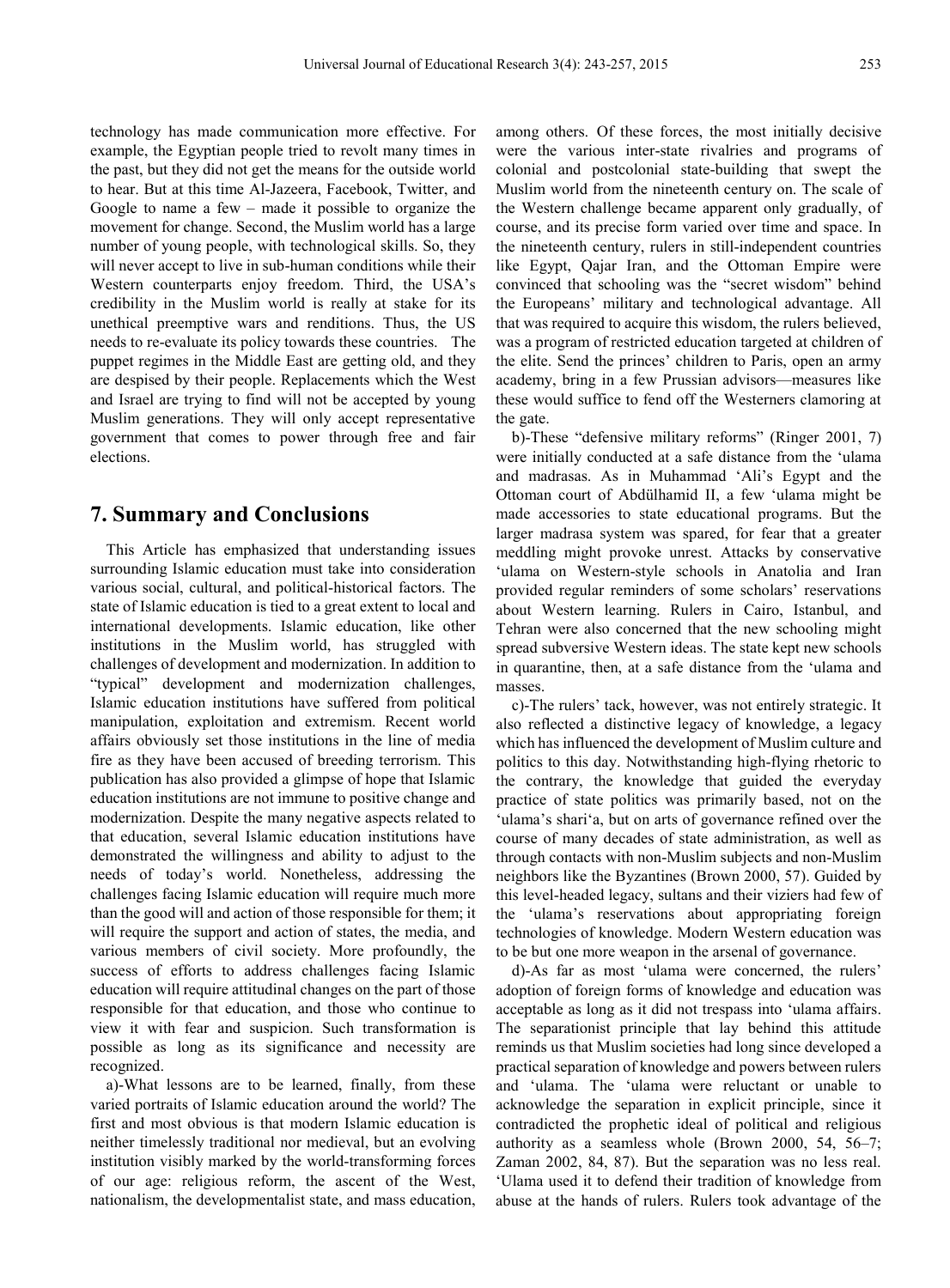separation to support creative initiatives in science, the arts, and state administration.

e)-The princes' arts of governance, moreover, were not the only nonjuridical stream of knowledge flowing through the Muslim world. As Marshall Hodgson observed a generation ago, Muslim civilization had early on developed a vibrant tradition of belletristic literature (adab) and empirical and speculative philosophy (falsafa), in addition to the 'ulama's science of law and its allied traditions of knowledge (Hodgson 1974, 1, 238–9). In the first centuries of the Muslim Middle Ages, the falsafa tradition of philosophy and historical empiricism served as the intellectual platform for a remarkable Muslim engagement with Greek philosophy and natural science. This, too, was the scaffolding upon which the great Arab historian, Ibn Khaldun, erected his magisterial "introduction" to the history of the world, the Muqaddimah (c. 1375), with its undogmatic commitment to historical realism.

f)-For a variety of reasons, however, in the late Middle Ages the falsafa tradition was marginalized from the commanding heights of literate Islamic culture, including most of the Muslim world's madrasas. The marginalization took place in part because the methods and concerns of philosophy and history seemed at variance with the jurisprudence that had become the linchpin of 'ulama learning. In several Muslim countries, independent scholars continued for a while to make impressive progress in the fields of medicine, mathematics, and astronomy. Indeed, in northern India and several other countries, jurists provided private lessons in philosophy and the natural sciences in addition to instruction in the law (Sabra 1994; Huff 2003, 87). Elsewhere, however, the marginalization of falsafa and science in madrasas and Muslim scholarship was sufficient as to leave religious elites with few resources with which to critically engage Western science and natural philosophy when these reappeared on the Muslim stage in the nineteenth century. The focus of the Islamic traditions of knowledge had long since come to lie elsewhere, in a more normatively self-referential tradition.

g)-The relative atrophy of history, natural philosophy, and empirical science in 'ulama learning, then, is another reason Muslim rulers felt obliged to look elsewhere than madrasas as they scrambled to devise a response to the Western imperial challenge. Inevitably their tactics proved insufficient because the speed and scale of the Western advance were so great. By the middle of the nineteenth century, the Europeans had dismantled all or part of the Muslim state edifice in the Maghrib, India, Central Asia, and Southeast Asia. Where the Europeans eviscerated Muslim rule, the 'ulama response was often to retreat from formal politics into new programs of religious education. The 'ulama's strategy was "civil societal" rather than state-centric, in the sense that it aimed to strengthen popular piety rather than struggle directly for the restoration of a Muslim state. These educational efforts built on movements for Islamic renewal that had appeared in the Muslim world in the eighteenth century (Levtzion and Voll 1987; Haykel 2003). Now, however, the renewalist project was given special urgency by the awful scale of the European advance.

h)-The new religio-educational imperative was felt at the grassroots of Muslim society as well as at its intellectual peaks. In nineteenth-century Java (Dhofier 1999) and early twentieth-century Mali (Brenner 2001, and below), colonialism ushered in a relative social peace. The peace brought new means of production, transportation, and commerce, all of which facilitated the growth and dispersion of the native population. Muslim preachers and teachers soon joined the great population flow. Where they took up residence in a newly opened territory, the teachers typically established, not institutions of higher learning, but modest Qur'anic schools, often of a vaguely Sufi persuasion. Not infrequently these were oriented to segments of the population previously known as only nominally Islamic. The schools became a major force in the great wave of Islamization that swept the Muslim world's peripheries in the nineteenth and early twentieth centuries.

i)-As the essays in this collection make clear, however, the project of religious and educational renewal was not just a grassroots affair. In India and Java, Muslims created new networks and voluntary associations for the purposes of higher religious education, much of it of a Salafi-reformist rather than Sufi bent. As with the Muhammadiyah movement in early twentieth-century Indonesia (Alfian 1989), these associations modeled their administration on the voluntary associations Europeans had brought to Muslim lands. Some reformist educators also introduced subjects like mathematics and history into their curriculum. But not all educators embraced these innovations. Some, like India's Deobandis, warmed to European models of administration but stayed cool about nonreligious learning. After independence, and at the urging of the government, Pakistan's Deobandis opened their schools to general education. However, they still found it hard to see nonreligious instruction as anything but "a separate segment of education which students are expected to deal with as a prelude to their real vocation" (Zaman 2002, 83).

j)-However much Muslim rulers might have hoped that the new education might remain an affair of the few, then, modern events conspired to make it a surging societal interest. In Qajar Iran, "in the period 1851–71 an increasing number of parents sent their sons abroad to Europe to study at their own expense" (Ringer 2001, 89). In Morocco in the 1930s, "Islamic institutions became the least attractive option open to . . . Muslims in colonial society," because French-run government schools "siphoned off the children of Morocco's elite" (Eickelman 1985, 163). Parental demand rather than top-down supply was the driver for this great educational transformation. Muslim parents could not be swayed from their goal of giving their children practical skills as well as a vivid sense of their faith. Although the pattern varies from country to country, most parents show a similar preference today.

k)-At first, then, the reform of Islamic education was given momentum by the decline of Muslim political power.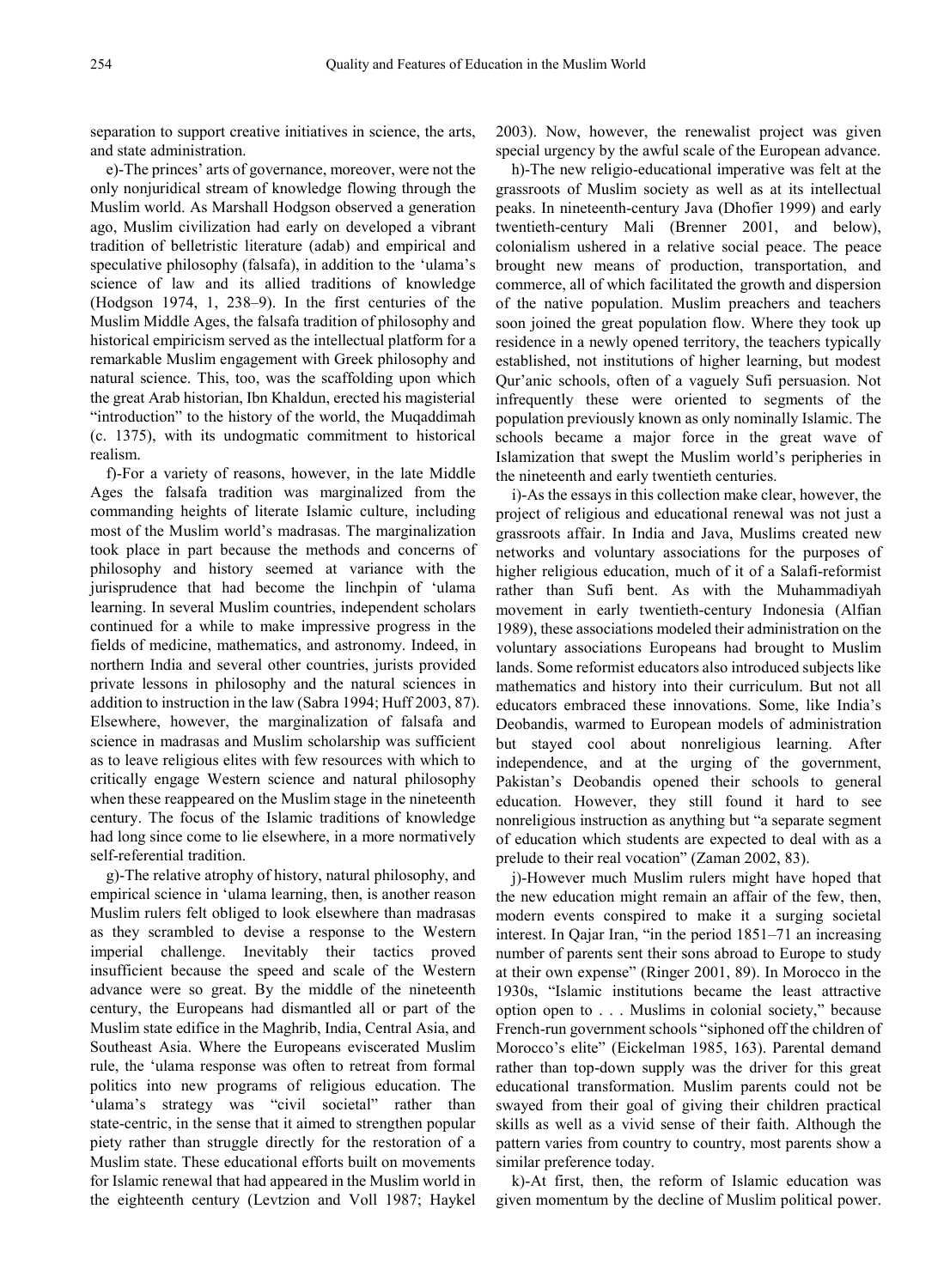In colonial settings, Islamic schools were functionalized to sustain Muslim values and 'ulama social standing even in the absence of a Muslim-led state. After the Second World War, national independence seemed at first to offer Muslim educators an opportunity to relax their guard. But postcolonial nation-building only ushered in new struggles to control the commanding heights of public ethics and culture. This was no more forcefully the case than on the question of where Islam should figure in new programs of mass education.

l)-In most Muslim countries, nationalist parties and state-making dominated the political scene through the 1960s. The nationalization of Egypt's al-Azhar in 1961, with its requirement that henceforth the university's shaykh be appointed by the president rather than the 'ulama, was symptomatic of the trend. Out of sight of the governing gaze, however, parts of the public cultural scene were quietly heading in a different direction. In all but a few countries by the 1980s, the majority of people, and the majority of women, were functionally literate (Brown 2000, 125–7; cf. Findley 1989, 141). Secondary and higher education had grown as well. State schools socialized their young charges into "the canons of . . . a secularizing, modernizing, and centralizing nationalism" that replaced the hierarchical mores of the old generation with an "ever present egalitarian populist rhetoric" (Brown 2000, 132).

m)-Aided by a galloping urbanization, these programs succeeded in alienating educated youth from the settled parochialisms of their elders. But nation-building proved less capable of tethering the younger generation's allegiance to the ruling elite's political aims. In the 1970s and 1980s, Muslim societies were swept by resurgence of personal piety and public observance. Attendance at Friday mosque services swelled; there was a boom in the market for inexpensive booklets and magazines on Islam; women donned head coverings (hijab) and men sported facial hair.

n)-Eventually these developments converged to create a powerful challenge to a heretofore hegemonic nationalism. Rulers responded with concessions to Muslim social and educational interests. But these, too, had unintended effects. In Egypt, regime efforts to co-opt al-Azhar scholars increased the 'ulama's involvement in politics (Wickham 2002; Zeghal 1996, and below). In Pakistan, the "ulama were made use of . . . without any concomitant success in the regulation of their activities" (Zaman 2002, 151). The politicization of Pakistani madrasas reached new heights during the Soviet occupation of Afghanistan, as a result of, among other things, a decade-long flood of armaments purchased with Saudi and American funds. It was this functionalization of Pakistani madrasas by domestic and international actors, rather than some fatal proclivity in madrasa education itself, that lay behind the rise of the Taliban in the 1990s. As these examples show, the primary question today as regards Islamic education is not whether it should be drawn up into broader political projects (functionalized), but whose projects they should be and how they should engage the plurality of people, powers, and ideas

that marks our age.

o)-A second line of reflection that emerges in the following chapters concerns the internal dynamics of Islamic education rather than its functionalization. The rise of modern Islamic education brought about a shift in the distribution and style of Islamic knowledge. The earlier pattern of informality and, in Louis Brenner's phrase, "initiatic transmission" gave way to classrooms, fixed curricula, examinations, and professional teachers. In these relatively depersonalized settings, many believers came to view their faith as "a subject which must be 'explained' and 'understood"' (Eickelman 1992, 650) on the basis of formal doctrinal canons. The transmission of Islamic knowledge had been abstracted from intimate teacher-student relationships, with their habits of dress, bearing, and deference, and repositioned in classrooms and quick-read textbooks (see Berkey, this volume; Eickelman and Piscatori 1996, 38; Starrett 1998, 9).

p)-For state officials intent on managing religious education, the benefits of objectifying Islam seemed obvious. Religious knowledge could be packed into curricular modules and disseminated in mass educational programs. In so doing, it was hoped, the political message of that knowledge could also be stabilized and made regime-friendly. But marketing mass religious education in this way encouraged other actors to think of religion in a similarly disembedded, formulaic, and political manner. It was not long, therefore, before other, nonstate actors began to create modular Islams of their own. The result was that the religious marketplace became more pluralized and competitive. Of course there have always been different carriers of religious knowledge in the Muslim world. But the plurality and contest of meanings acquired a new intensity in the 1970s and 1980s, as debates over Islamic knowledge moved from elite circles into a restless and mobile mass society. There is no evidence to suggest that the agonistic pluralism of Muslim politics and learning is about to diminish any time soon.

q)-These events bring us to a third and final conclusion as regards the cultures and politics of contemporary Islamic education. Some Western analysts have seen the ferment surrounding religious schooling as proof that the modern Muslim world dances to a different drummer from that of the West, East Asia, and Latin America. Muslim civilization does indeed have distinctive institutional complexes and ethicocultural concerns. But all civilizations differ in these regards; modernity is multiple, not singular (Eisenstadt 2000). What claims as to the exceptionalism of Islamic education overlook, however, is that mass education of a moralistic sort has been a hallmark of nation-making and societal reform since the late nineteenth century's "Age of Education" (Zeldin 1977). "A moral agenda of one sort or another lay at the heart of state educational projects unfolding in disparate parts of the late nineteenth-century globe" (Fortna 2000, 35). Charles Taylor has aptly described the "atomist prejudices" (Taylor 1989, 166) that dominate modern Western political philosophy and popular Western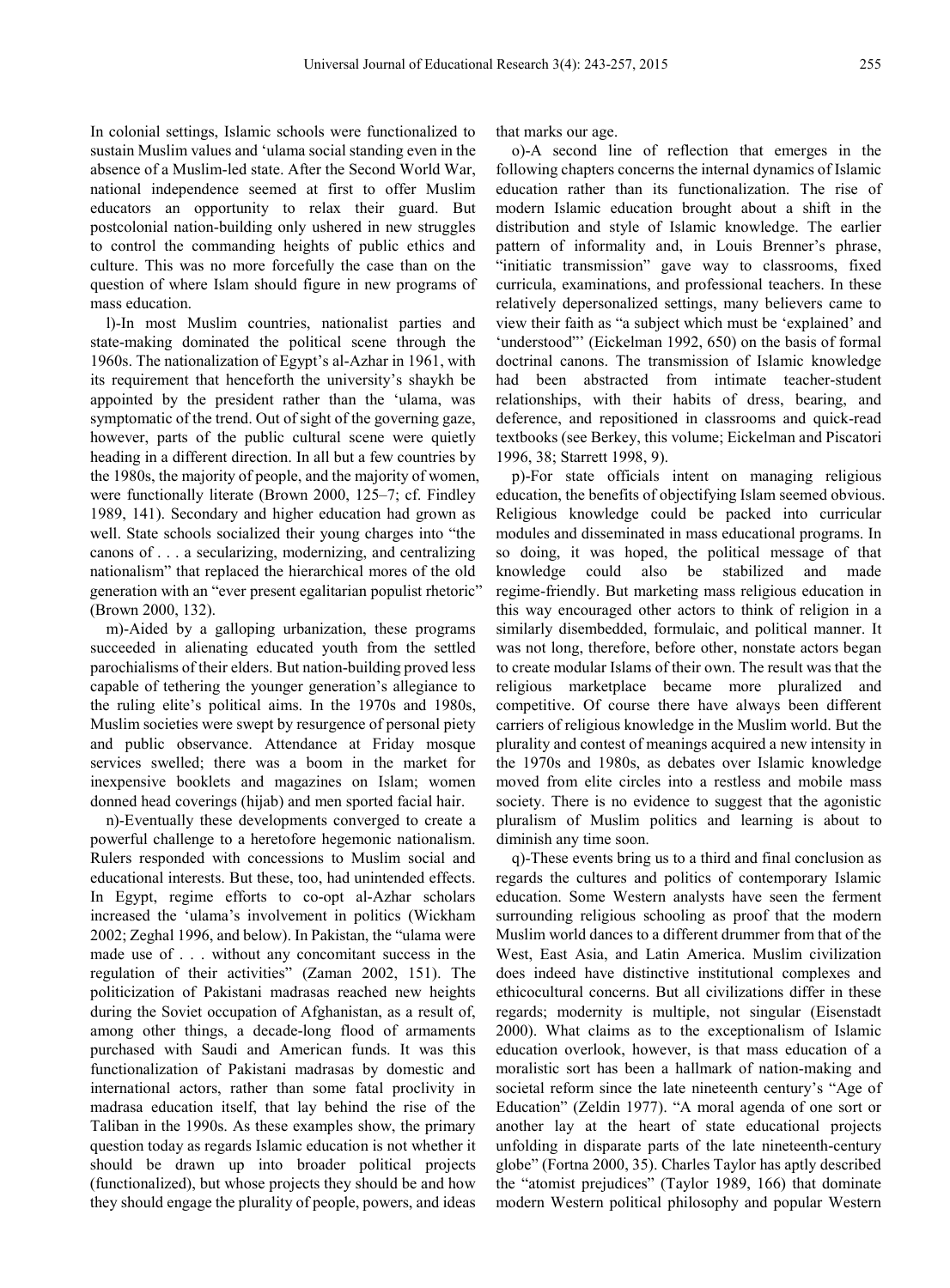discourses (cf. Asad 2003; Mahmood 2005). Notwithstanding liberal philosophers' penchant for ontological individualism and secularization theorists' "master narrative of long-term religious change" (Cox 2003, 201), however, ethicoreligious issues have surged back into public debate even in Western societies, not least of all in the form of our culture wars (cf. Casanova 1994; Hunter 1991; Rosenblum 2000).

r)-In one basic respect, of course, public-ethical ferment in the Muslim world differs from that of the historical West. Islam has no church, and modern debates over religious education and the public sphere have not had to cut their way through the question of what role a church hierarchy should play in moral education. Ever since the great recentering of 'ulama knowledge in the Muslim Middle Ages, however, Muslims have accorded a rather considerable authority to the 'ulama and their understandings of the shari'a. Official religious discourses have tended to assume that the shari'a is the fount from which public ethical instruction should flow.

s)-Rather than smothering debate, this discursive fact has guaranteed that argument over public ethics often centers on the meaning of the shari'a and who has the right to define its terms. Just as religious nonconformists challenged the West's churches in early modern times, today new Islamic intellectuals challenge the 'ulama's monopoly over the interpretation of Islam (Eickelman and Piscatori 1996, 13, 44; Meeker 1991). Many call "for a reinterpretation of the underlying principles, or essence, of religious law" (Ringer 2001, 245), rather than an unempirical textualism. Faced with conservative 'ulama's shows of force, however, many reformists have retreated to a position similar to that of Iran's reformists at the end of the nineteenth century: their clear-eyed critiques give way to "a deliberately vague reform platform" (ibid.), as if they realize they have little chance of beating 'ulama at the public ethical game. Of course, some among the 'ulama support efforts at pluralist reform. As Zaman illustrates in the epilogue to this book, scholars like Baqir al-Sadr in Iraq and Motahhari in Iran have long called for reforms to Islamic ethics and education. But even these scholars face a dilemma similar to that of reform-minded 'ulama elsewhere. They realize that to question the authority of classical 'ulama learning is to risk being "marginalized in the structures of authority sustained by reverence for such texts" (Zaman 2002, 73).

T)-Here then is a dilemma, arguably the dilemma, at the heart of Islamic education today. Is the purpose of Islamic education to teach fidelity to a fixed and finished canon? Or should religious education offer a high-minded but general religious ethics that looks outward on creation and encourages a plurality of methods for fathoming and engaging its wonder? For a Western public shocked by images of terrorist violence and convinced that madrasas may be a big part of the problem, the suggestion that the fault line in Islamic education lies astride this question of scholastic unitarianism versus epistemological pluralism may appear ludicrous. In Muslim educational practice, however, there is no more decisive a contest.

u)-Notwithstanding two centuries of secularist forecasts to the contrary, religion and public ethics continue to matter, and matter deeply, in our modern world (Rosenblum 2000; Sandel 1996). In Muslim countries, the search for a workable public ethics has often come to focus on the meaning and functions of Islam, and the methods for their educational inculcation. Inasmuch as this is so, arguments over religious education will almost certainly remain subjects of contention in Muslim countries for years to come. We should not allow these disputes to become one more excuse for attributing a putative exceptionalism to Muslim civilization. We in the West would be truer to our own moral history were we to recognize that our schools and politics, too, bear the imprint of struggles over how children and citizens should ethicalize and behave. Current debates over Islamic education, then, do not represent Muslim civilization's regression to some premodern past. They are a civilizationally specific response to the challenges of pluralism, knowledge, and ethics faced by all citizens in the late-modern world.

### **REFERENCES**

- [1] Abdikadir Ibrahim Islamic Civic Society of America February 22, 2011.
- [2] Abdul Rahman al-Naqib, Al-Tarbiya al-Islamia: Risala and Maseera. (Dar el-Fikr el-Arabi: Cairo, 1990), 10-13
- [3] Abdallah Mohammed el-Zaid (1984). El- Ta'lim fi al-Mamlake el-Arabia el-Saudia: Anmouzg Mukhtalif, 113-123
- [4] Challenges Facing Islamic Education Yusef Progler 18 May, 2005.
- [5] Esposito, J. Unholy War: Terror in the Name of Islam. (New York: Oxford University Press: 2002); Kepel,
- [6] Mohammeed Fadel el-Gamali, Nahwa Tagdid al-Benaa al-Tarbawi fi al-Alam al-Islami. (Al-Dar el-Tunesia lel-Nashr: Tunisian University, 1984), 139-147.
- [7] G. Jihad: The Trail of Political Islam, (Cambridge, Massachusetts: Harvard University Press, 2002)
- [8] Lewis, B. The Crisis of Islam: Holy War and Unholy Terror. (New York: Modern Library, 2003).
- [9] Tariq Rahman, The Madrassa and State of Pakistan: Religion, Poverty and Potential for Violence in Pakistan ,During the Creative Associates Madrasah research study in Bangladesh in April/May 2004, madrasah teachers and students often praised their educational system for its focus on "Deen wa Dunia," which translates to "the here and hereafter.".
- [10] USAID Bureau for Policy and Program Coordination, Strengthening Education in the Muslim World. Country Profiles and Analysis. Issue Paper Number 2. (USAID: Washington, D.C., 2004).
- [11] Masud, T. and Masud, C. (2002). The Clay Bird. Milestone Film and Video: New Jersey. Rahman, T. The Madrassa and State of Pakistan: Religion, Poverty and Potential for